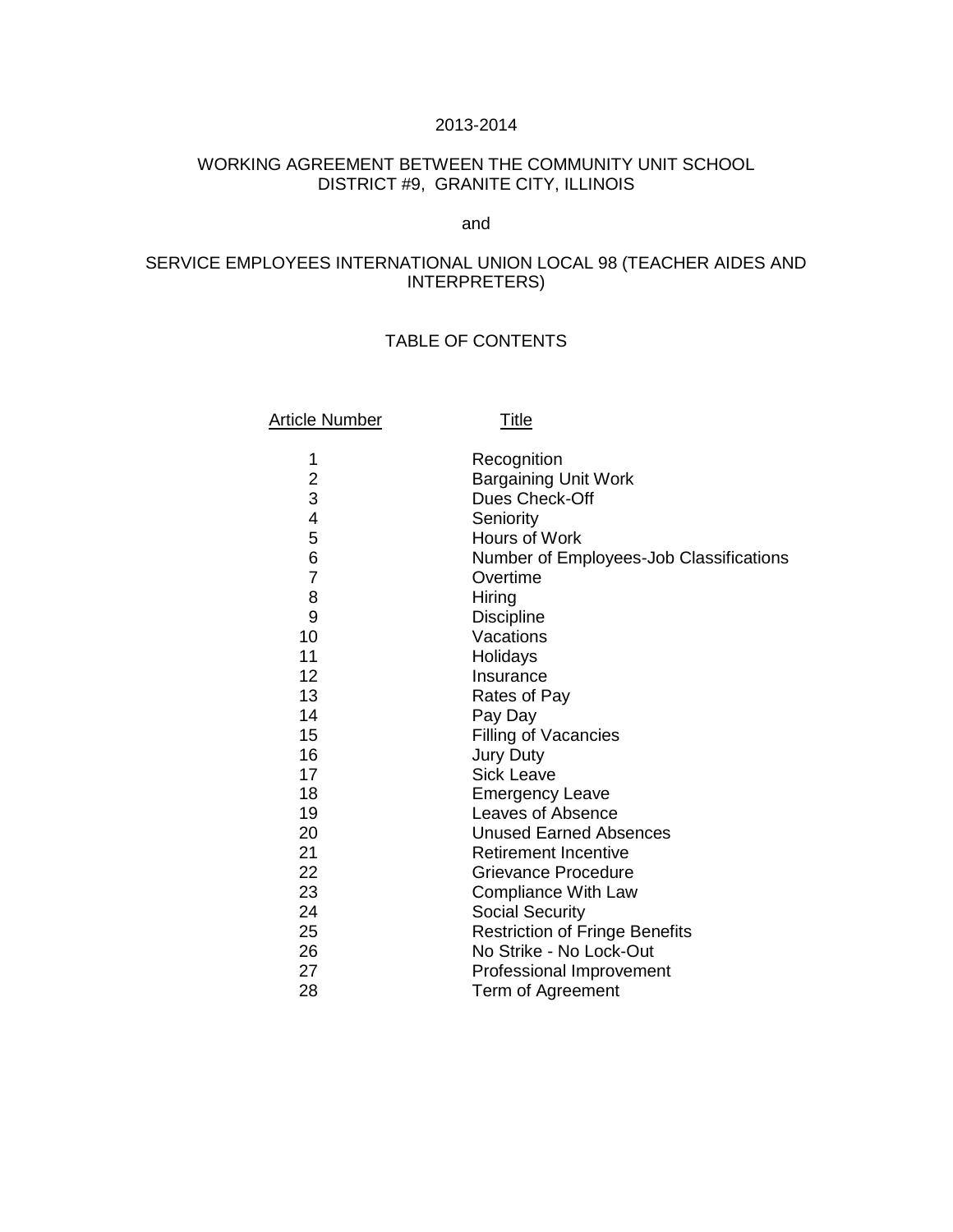### 2013-2014

# WORKING AGREEMENT BETWEEN THE COMMUNITY UNIT SCHOOL DISTRICT NO. 9, GRANITE CITY, ILLINOIS

### AND

## SERVICE EMPLOYEES INTERNATIONAL UNION LOCAL 98 (TEACHER AIDES AND INTERPRETERS)

## ARTICLE 1

### Recognition

The Board of Education of the Community Unit School District No. 9, Granite City, Illinois, agrees to recognize, and does hereby recognize, Service Employees International Union Local No. 98, AFL-CIO, as sole collective bargaining agent for all employees employed in the bargaining unit described below.

# ARTICLE 2

### Bargaining Unit Work

#### Section 2.1

 The bargaining unit shall consist of all employees covered by this Working Agreement employed in any of the schools as Teacher Aides or Interpreters.

### Section 2.2

The employees included in this bargaining unit, designated as "Teacher Aide or Interpreter", shall include:

- (a) Full-time employees, who are defined to be employees whose normal work week is twenty-one (21) hours or more per week.
- (b) Part-time employees, who are defined to be employees whose normal work week is less than twenty- one (21) hours per week.
- (c) Employees temporarily assigned to another location are defined as any employees working within the recognized bargaining unit but who are on a temporary assignment.

### Section 2.3

 Supervisors shall be excluded from the bargaining unit. Supervisors shall perform no bargaining unit work.

### Section 2.4

The Employer will in no event negotiate individually with any employees nor shall there be any bargaining agreement made other than this Agreement unless same be made through duly authorized representatives of the Union.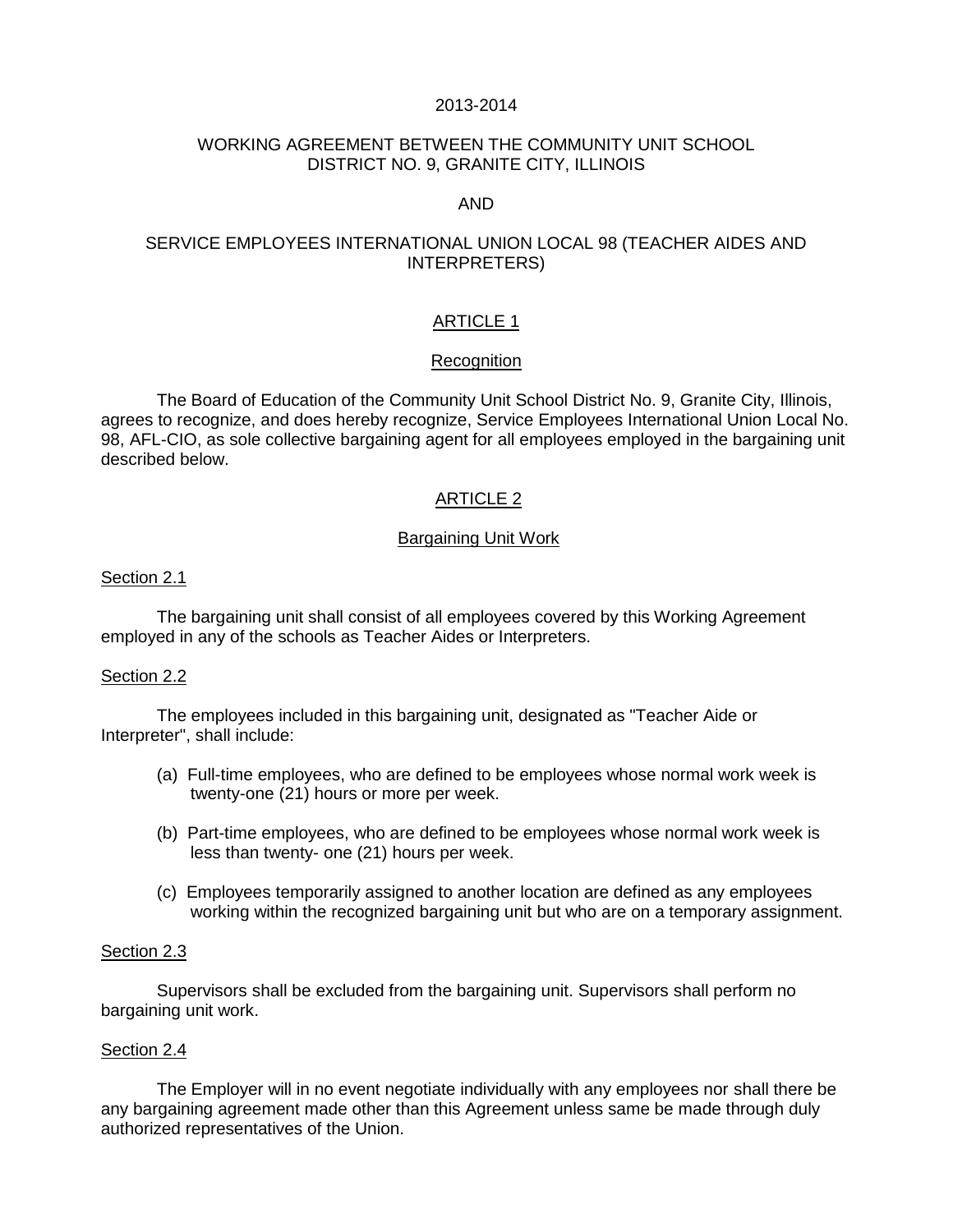# Section 2.5

The employer shall provide to B.A. of Local 98 a list of new hires and substitutes performing work in bargaining unit. The list will be revised as needed.

## ARTICLE 3

### Dues Check-Off

### Section 3.1

Upon obtaining the written approval of the individual Union members, the Board shall check off and collect from such members all dues and assessments of the Union and pay the same to the Union, and the Union shall furnish a statement of the amount to be so deducted from the pay of each of its members, which shall be approved by said members.

## Section 3.2 Fair Share

 Any present or future employee who is not a member of the Union shall, as a condition of employment be required to pay a fair share of the cost of the collective bargaining process and contract administration. The fair share fee shall not exceed the amount of dues and fees uniformly required of Union members.

### A. Payroll Deduction

With respect to any employee on whose behalf the Employer received written authorization, on a form mutually agreed upon by the Employer and the Union, the Employer shall deduct from the wages of the employee the dues and/or financial obligations uniformly required of Union members. The full amount of dues and/or financial obligations collected in this manner shall be forwarded to the Union by the tenth (10th) day after collection. The amounts deducted shall be in accordance with a schedule to be submitted to the Employer by the Union. Authorization for such deduction may not be revoked except by written notice to the Employer and the Union during the fifteen (15) day period immediately preceding the expiration date of this Agreement.

B. Fair Share Fees

Fair share fees shall be deducted according to a schedule submitted to the Employer by the Union. Fees collected in this manner shall be paid to the Union along with the dues collected during that time period, as provided by law.

### C. Religious Exemption

Employees having a bona fide religious objection to financially supporting a labor organization may elect to contribute an amount equivalent to the fair share fee to a designated non-religious charity. The Employee and the Union shall mutually agree upon the charity so designated; otherwise, the charity shall be selected as provided by applicable Illinois law.

D. Preservation of the Bargaining Unit

The Employer recognizes the integrity of the bargaining unit, and shall not take any action directed at eroding it. Except in a bona fide emergency, non-bargaining unit employees of the Employer shall not perform bargaining unit work to the extent that it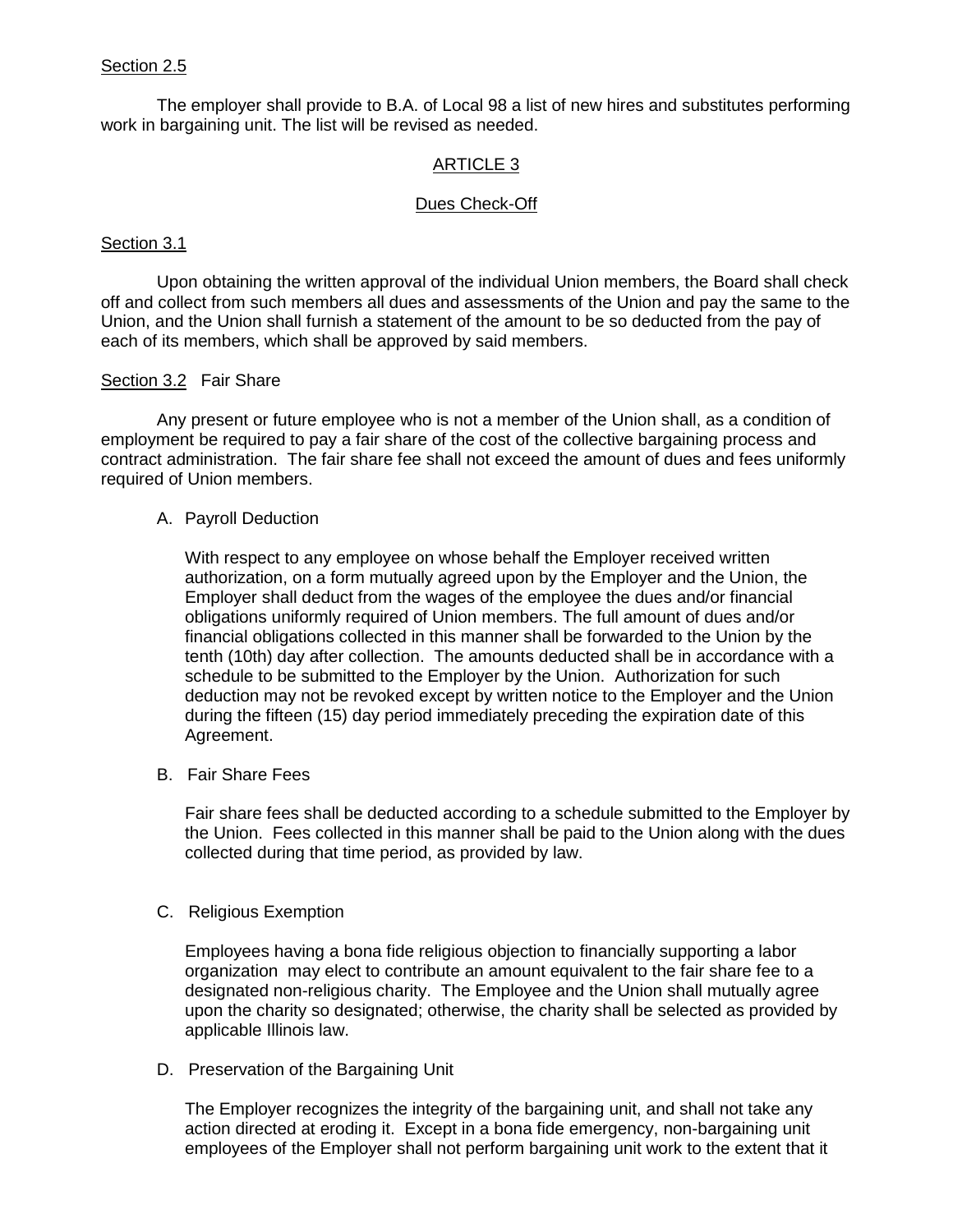would regularly deprive bargaining unit employees of hours of work or overtime opportunities.

E. The Union shall indemnify and hold harmless the Board of Education, its members, officers, agents and employees from and against any and all claims, demands, actions, complaints, suits, or other forms of liability that shall arise out of complying with the above provisions of this article, or in reliance on any list, notice, certification, affidavit or reassignment furnished under any such provisions.

### Section 3.3

Upon obtaining the written approval of the individual Union members, the Board shall check off and collect from such employee, contributions to the Union's C.O.P.E. Committee and pay same to the Union's C.O.P.E. Committee.

Deductions will be taken from the first pay in November.

### ARTICLE 4

#### **Seniority**

#### Section 4.1

Seniority shall be District wide from the date of latest employment in this School District as a Teacher Aide or Interpreter. Separate seniority lists shall be prepared for each group (Teacher Aides and Interpreters).

#### Section 4.2

A newly hired employee shall serve a probationary period of 30 days from the date he/she commenced to work, and during said period he/she may be discharged without recourse to the terms of this Agreement, provided however, that the Employer may not utilize this section for the purpose of evading this Agreement, discriminating against Union members, or encouraging or discouraging Union membership. Once an employee has served his/her probationary period, his/her seniority shall date from the date of his/her employment. For all promotions, transfers, layoff, re-employments, and bidding, the following factors as listed below shall be considered; and where factor (a) is relatively equal, seniority will be the determining factor. Exception to rule: may be waived if employee has worked thirty (30) days in previous school year, if agreeable to both parties.

- (a) Capability and physical ability to perform the work in question
- (b) Seniority

### Section 4.3

Continuous Service

(a) Continuous service for purposes of District seniority shall be determined by the first day the employee begins work in the bargaining unit. When two or more employees begin to work on the same day, their relative District seniority will be set at that time by date of application as a teacher aide or interpreter which will thereafter control their relative District seniority position in relation to other employees hired the same day. From and after the date of this Agreement, employment records of present and new employees shall be maintained by the District. An employee who, after the date of this Agreement,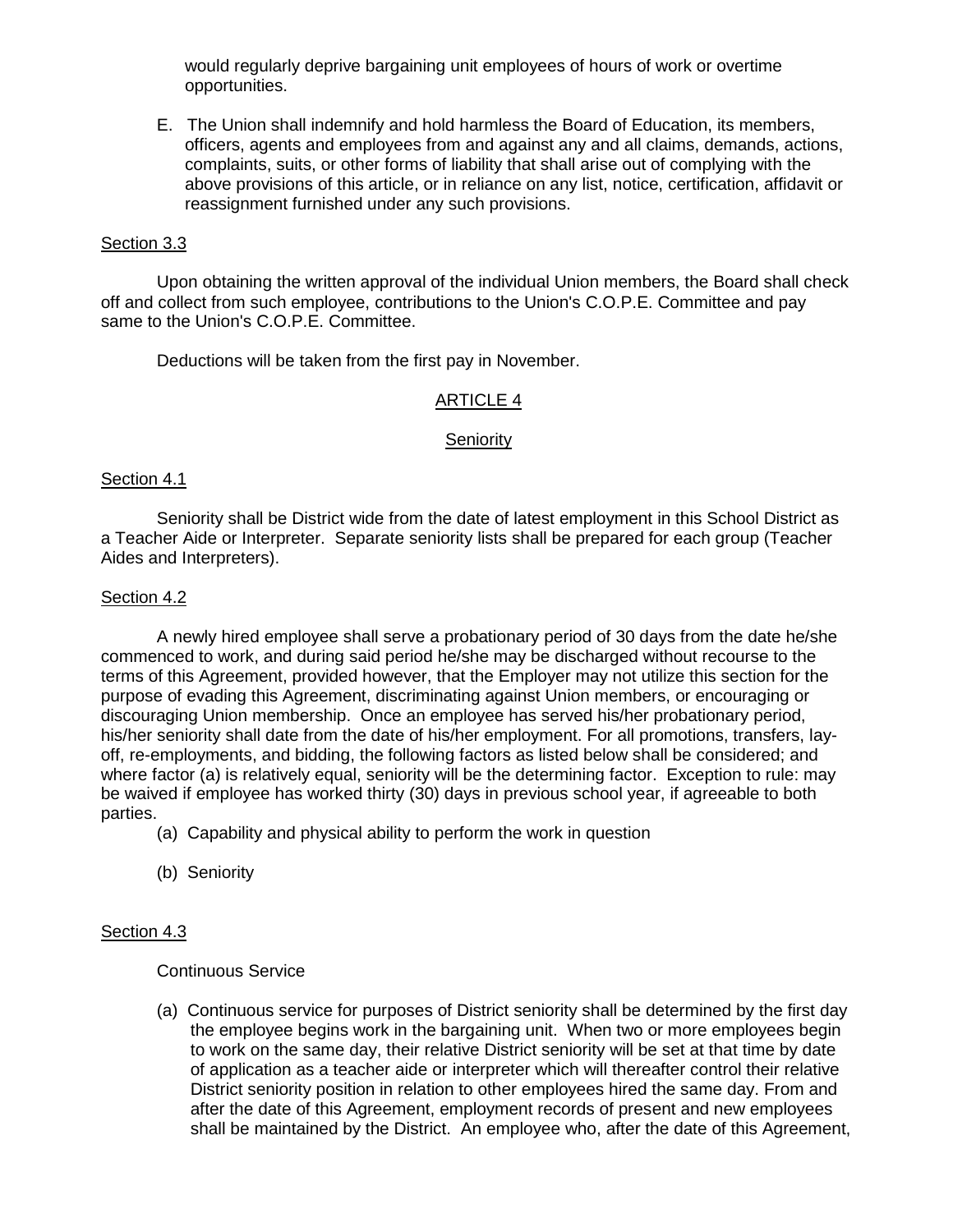experiences a break in length of continuous service, if subsequently re-employed, shall be considered to be a new employee.

- (b) Continuous service shall be broken in the manner set forth below:
	- (1) Voluntarily quitting.
	- (2) Discharge for proper cause.
	- (3) Failure of an employee to return to his duties at the expiration date of a written granted leave of absence, unless mutually agreed otherwise in writing.
	- (4) After a lay-off, failing to return to work, or giving a satisfactory reason acceptable to the Board for not doing so within seven calendar days after written notice by certified mail at the employee's last address as appearing on the records of the Personnel Department.
		- a) Subject to the provisions of Section 4.4 below, if an employee shall be absent because of lay-off or physical disability, he/she shall continue to accumulate continuous service during such absence for two years.

### Section 4.4

 Absence due to a compensable disability incurred during course of employment shall not break continuous service, provided such individual is returned to work within 30 days after final payment of statutory compensation for such disability or after the end of the period used in calculating a lump sum payment or has not been granted a leave of absence for such temporary disability.

# Section 4.5 Decrease of Forces

In the event of a decrease of work including job abolishment other than decreases which may occur from day to day or emergencies for no more than two scheduled days which will necessitate a decrease of forces within their job classification (Teacher Aide or Interpreter), an employee may exercise his/her District seniority to bump other employees in the bargaining unit having less District-wide seniority. Personnel electing to bump must have the qualifications and ability to perform the job. No more than five employees affected in a bump may exercise their seniority with the sixth person being the least senior person laid off. Before being laid off, a regular employee will replace any temporary employee (including long-range substitutes) in the same bargaining unit.

 The intent of this section will be, wherever possible, the least senior employees in the unit will be laid off first.

Personnel in lay-off status will be recalled to work in reverse order of lay-off.

 Such persons who are hereafter "laid off" by the Board, shall be part of a special list unless and until:

 (1) Such person is recalled by the Board or such person resigns or retires from the School District.

 A person who is on such special list may remove himself/herself therefrom either permanently or, from time to time, temporarily, all without waiving such person's right to be recalled.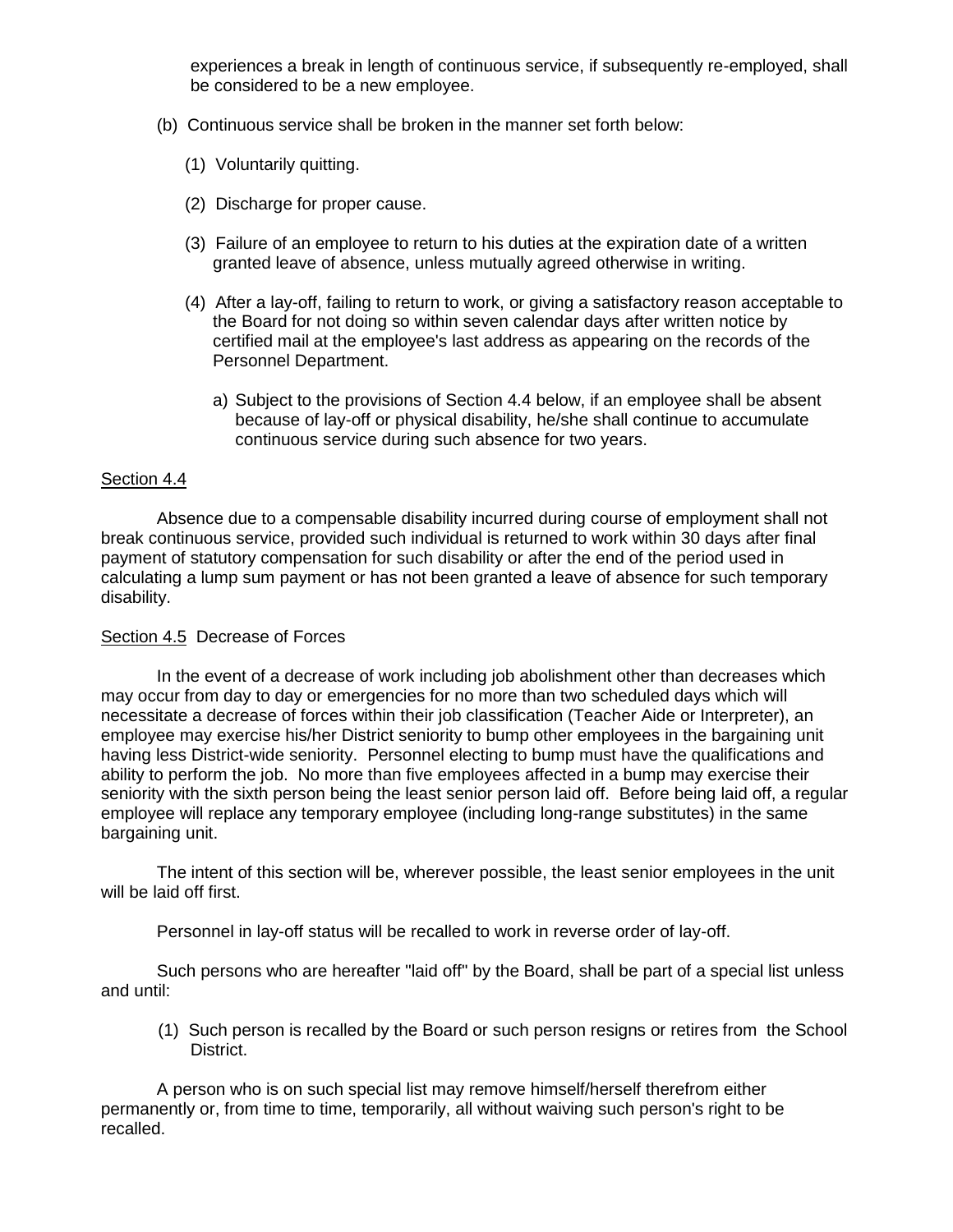Whenever a substitute is needed by the Board, the persons on said special list shall be called for work in order of their seniority before any person not on said special list.

 While performing such substitute "employee" duties, such person from said special list shall receive only the same hourly rate of pay such person was entitled to receive on the last working day immediately preceding the effective date of his/her layoff, even though other substitutes may be paid less.

 While performing such substitute "employees" duties, such person from said special list shall receive only the same "fringe benefits", if any, as are then provided for all other substitute "employees".

 Nothing herein shall be deemed or construed to constitute a recognition by the Board of Local 98 as the collective bargaining agent for the substitute employees who are not on said special list. Furthermore, nothing herein shall be deemed or construed to have given any substitute employee who is not on said special list any rights or benefits under this Agreement.

#### Section 4.6

 At the beginning of each school year, the Employer shall furnish the Business Agent with seniority lists based on school and District wide seniority, said lists containing the name of each employee, the classification, and the schools where employed. Additionally, the date of each employee's seniority as above defined shall be provided. The Business Agent shall be provided with revised seniority lists whenever a change in said lists is made, or at his request.

#### Section 4.7

District 9 is to provide Local 98 a list of new hires, names, dates, addresses and job placement.

#### ARTICLE 5

#### Hours of Work

#### Section 5.1

 All employees covered by this Agreement are on certain set work year schedules. That is, a work year consists of 9 months or such other standard work year as is presently used.

#### Section 5.2

 All employees shall be on a five (5) day week, consisting of not less than 6.5 to not more then 8 hours per day, and 32.5 to 40 hours per week, Monday through Friday schedule.

Teacher's Aides shall have the following hours of work:

Elementary School Aides shall work 6.5 hours per day.

High School and Middle School Aides shall work 7.25 hours per day.

Teacher's Aides shall be allowed to exceed the number of hours as set forth herein only if Union and school administration determine that there is a need for such hours.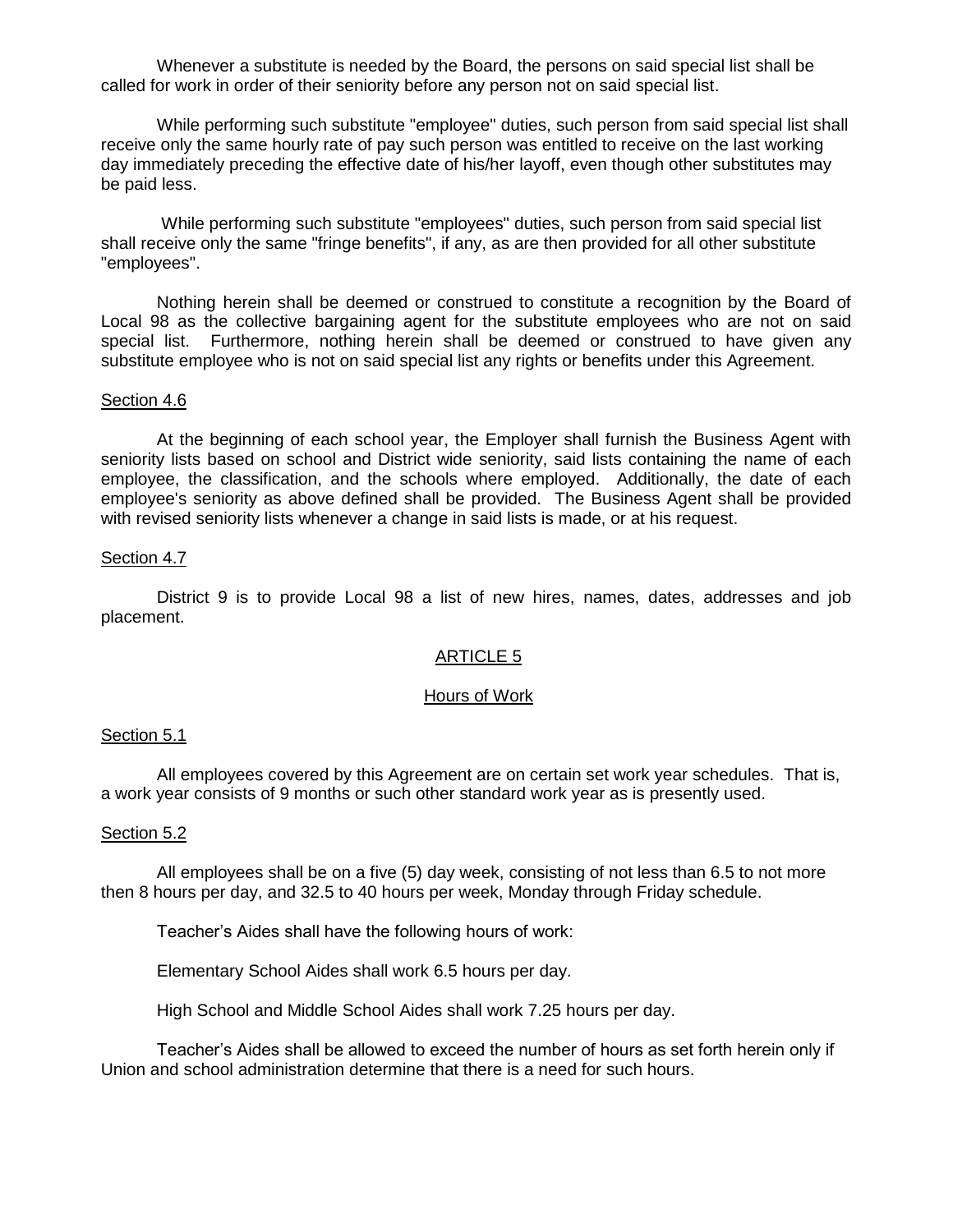# Section 5.3

 Hours worked in excess of hours prescribed by the position held shall be at the rate of time and one-half, providing however, that the said hours shall be inclusive of lunch. Exceptions include staff development activities. Some training opportunities, whether offered by outside entities, the School District, or by Region I, may be offered at no pay ( on a voluntary basis), at regular rate of pay or at a pre-established stipend.

### Section 5.4

Whenever employees report for work but due to an emergency situation at a particular school, work is not available that day, full time employees shall be assigned to another building for their shift.

## Section 5.5

 Full-time employees are entitled to two (2) fifteen minute breaks in each day, one in a.m. and one in the p.m.

## Section 5.6

Effective July 1, 2002 teacher aides and interpreters may work on student non-attendance days.

## Section 5.7

Teachers' aides/interpreters may receive a minimum of four hours of pay the first and last day of school.

# ARTICLE 6

### Number of Employees-Job Classifications

### Section 6.1

 It shall be understood that work schedules and job descriptions are written in general terms and do not prohibit the assignment of other related reasonable work by the Administration. It is not intended that this provision be used to increase workloads. Temporary transfers may be made when there is an extraordinary need as determined by the administration.

### Section 6.2

 Prior to any changes of operations being made, the Employer will discuss the situation with the Union and will bargain in good faith with the Union about the changes and the effects of the changes.

# ARTICLE 7

### **Overtime**

### Section 7.1

 Except as otherwise specifically provided for by this Agreement, overtime shall be paid for at the rate of 1 and 1/2 times the employee's regular rate of pay. The overtime rate shall be applicable whenever an employee works past the number of hours prescribed above for the normal work day. The rate provided for by this section is applicable only for work performed after the end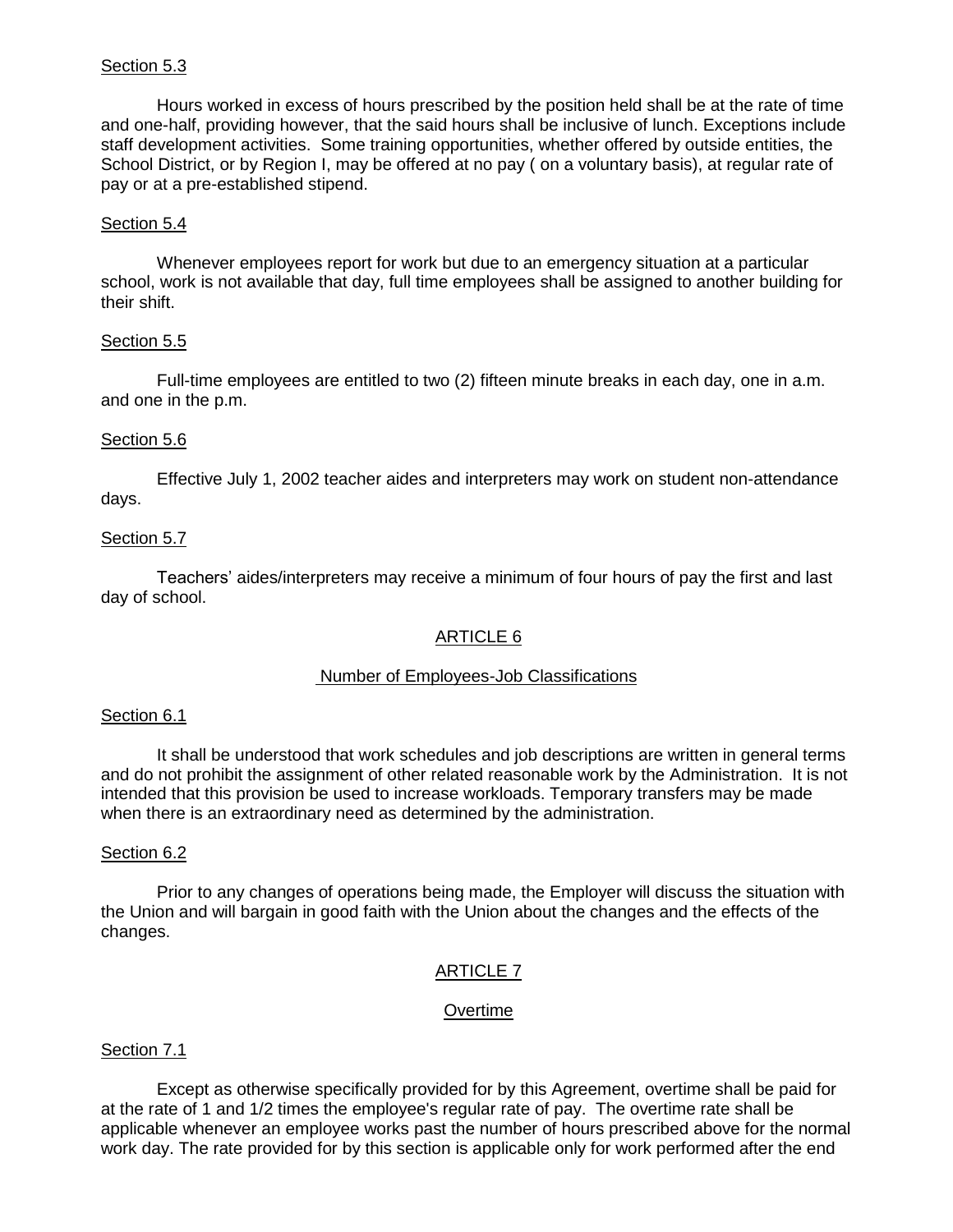of an employee's normal work day. Unless otherwise provided by this Agreement, the rate prescribed in this section shall also be applicable whenever an employee works more hours in a week than the normal work week. Exceptions to this rule will be staff development activities as described in section 5.4.

### Section 7.2

Whenever a teacher's aide is performing overtime duty for a period of more than four hours a thirty (30) minute lunch period shall be included as a part of the working period.

# ARTICLE 8

### Hiring

### Section 8.1

 The employer shall notify the Union within five days of hiring any employee to perform any work in the bargaining unit to include any employee doing any bargaining unit work. The employee's name, address, and job placement when applicable shall be provided.

### Section 8.2

 Opportunity to bid for any position which becomes vacant or is created shall be accorded employees under the terms of Article 15 below, before it is filled by a new hire.

#### Section 8.3

 After serving their probationary periods, all new employees shall receive all the rights and privileges provided by this Agreement. Exception to the rule is if employee has worked thirty consecutive days in the previous school year if agreeable to both sides.

#### Section 8.4

 While the method of hire is within the discretion of the Employer, once the probationary period is served, seniority for all purposes dates from the date of employment as a teacher's aide or interpreter.

### Section 8.5

This does not apply to substitute employees.

### ARTICLE 9

### **Discipline**

#### Section 9.1

 No person covered by this Agreement may be summarily suspended or discharged. In all cases which the Board of Education may conclude that an employee's conduct may justify suspension or discharge for just cause, that employee shall have been advised, in writing, of the reason for the Employer's action. In the event of a suspension or discharge, the employee may file a grievance and have it processed in accordance with Article 21, Grievance Procedure.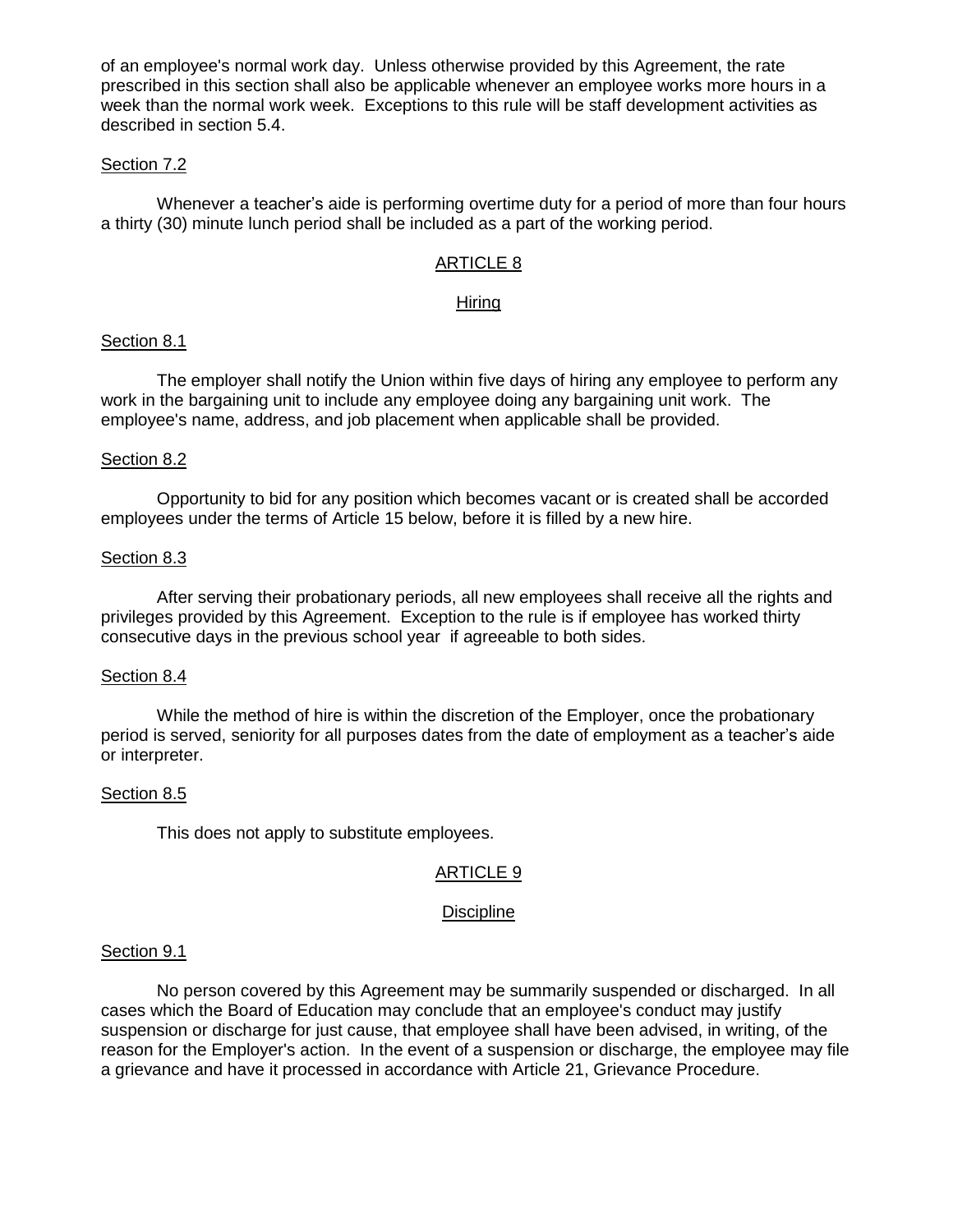### Section 9.2

 In the event of any reprimand of record to any employee covered by this Agreement, the employee involved shall be given a copy of the reprimand as well as a copy of any documents which are placed in any file maintained by the employer for personnel or other purposes, and shall be given an opportunity to present a written statement of position to the Employer and to have the same placed in the employee's personnel file. Where any reprimand of record is issued to an employee, it will be issued in the presence of a Building Steward and/or Union Representative(s). There will be a three year limitation of all disciplinary records, and they shall be removed from the employee's file if no further disciplinary record is recorded.

## Section 9.3

 Any employee covered by this Agreement shall, upon request, be permitted to examine his/her personnel file in accordance with the Board of Education Policy.

### ARTICLE 10

#### **Vacations**

### Section 10.1

 For vacation subsequent to his or her first regular vacation, and on any subsequent plateau reached, an employee shall be credited on June 1 of each calendar year the vacation days he/she would have accrued on his next anniversary date. Those entitled to vacation pay may elect to hold five vacation days to be used the next school year. Employee must notify administrator by May 1, of each year if he/she wish to take advantage of the opportunity.

| 1 year                    | 5 days  |
|---------------------------|---------|
| 2 years through 4 years   | 10 days |
| 5 years through 9 years   | 15 days |
| 10 years through 14 years | 20 days |
| 15 years or more          | 25 days |

### Section 10.2

 If any employee resigns, retires, becomes unable to work because of illness, or is dismissed, that employee shall receive, immediately upon termination of employment, that portion of vacation to which entitled at the time of leaving.

### Section 10.3

 Vacation time for less than 12 month employees shall be 3/4 of the vacation allowance for 12 month employees with the same length of service.

### Section 10.4

 Vacation pay for less than 12 month employees will be made in one payment between the end of the work year and the end of the fiscal year.

### Section 10.5

Vacation allowance earned prior to death shall be paid to the employee's estate.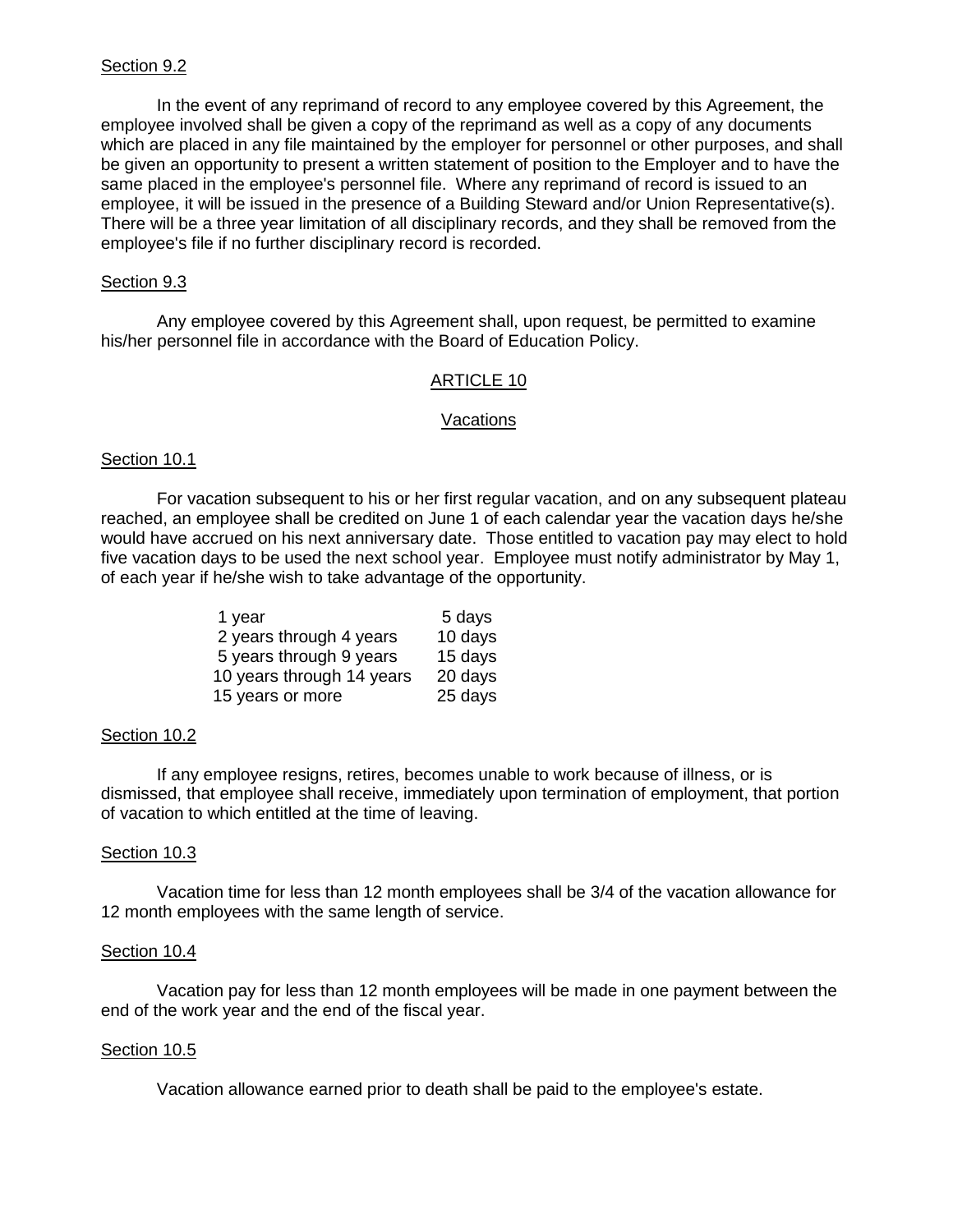## Section 10.6

Employees whose work schedule is less than twelve (12) months and whose date of hire is after September 9, 1991, shall not be eligible for vacation as per Article 10.

# ARTICLE 11

### Holidays

# Section 11.1

The holidays to be observed by the members of said bargaining unit are as follows:

| Labor Day                     | Martin Luther King's Birthday |
|-------------------------------|-------------------------------|
| Columbus Day                  | Lincoln's Birthday            |
| Veteran's Day                 | Casimir Pulaski's Birthday    |
| <b>Thanksgiving Day</b>       | Maundy Thursday (if school is |
| Friday after Thanksgiving Day | not in session)               |
| <b>Christmas Eve</b>          | Good Friday                   |
| Christmas Day                 | Monday after Easter           |
| New Year's Eve                | <b>Memorial Day</b>           |
| New Year's Day                |                               |

## Section 11.2

 The School District reserves the right to award a different day in lieu of the Monday after Easter when such facilitates more reasonable scheduling of school days. When any of the above holidays falls on a Saturday or Sunday, the preceding Friday or the following Monday will be observed as a holiday if school is not in session. If school is in session, the Board will designate another day in lieu of the preceding Friday or the following Monday.

### Section 11.3

 Employees required to work on holidays above indicated shall receive one and one-half times their regular hourly rate of pay in addition to their holiday pay with a minimum guarantee of not less than four hours' pay at this holiday rate.

### ARTICLE 12

### Insurance

### Section 12.1

Employees may participate in the POS health plan.

Those Employees electing coverage for the Employee's spouse and/or dependent children shall pay \$75.00 per month toward the cost of such premium in the 2012-2013 school year, and \$100.00 per month toward the cost of such premium in the 2013-2014 school year.

As required by law, which currently is Dependent children will be covered until they reach age 26 Unmarried dependent children under 30 who are a) an Illinois resident, and b) served as active or reserve member of an U.S. Armed Forces, and c) received release or discharge other than dishonorable discharge are covered. These benefits are in accordance with the health plan document prepared by the health claims administrator.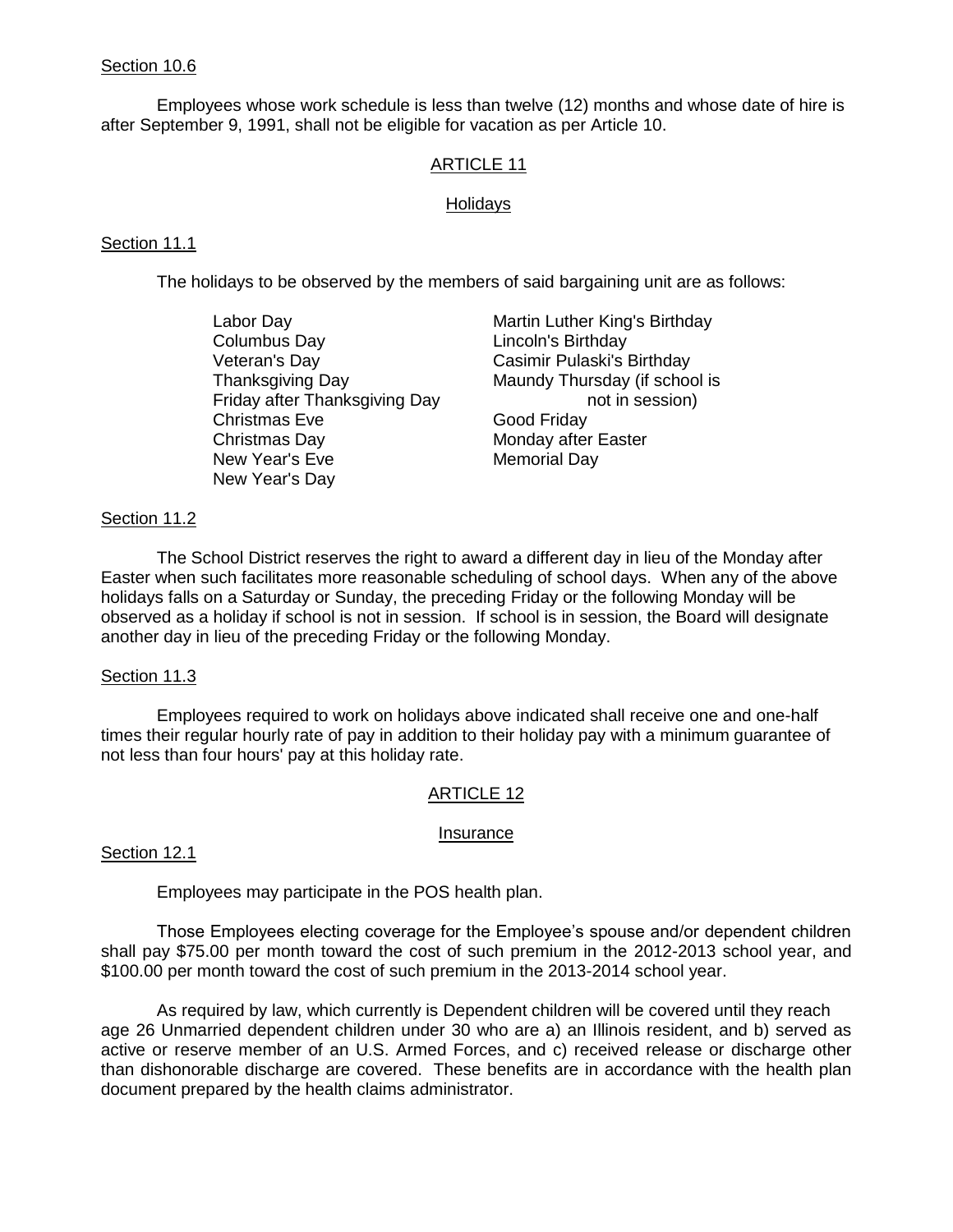COBRA continued coverage may be available for dependents when no longer qualified for Illinois Public Act 95-0958. Contribution of total single health premium paid by employee.

These benefits are in accordance with the health plan.

### Section 12.2

Coordination of benefits will be in effect with any carried group coverage to which the employee or his dependents belong.

### Section 12.3

Health benefits provided for the term of this agreement shall be as described in the schedule of benefits for the MISSVIC health care plan, unless the parties agree otherwise

### Section 12.4

The following term life insurance coverage will be provided:

- a.Term life insurance in the amount of \$15,000.
- b. At the employee's own expense, the employee may elect to be covered for additional amounts of \$25,000, \$75,000 or \$100,000 in term life insurance. Premiums to be determined by life insurance carrier.

#### Section 12.5

Employees who are at least 55 but not yet 65, who have completed eight or more years of full-time employment with this school district, who are eligible for an immediate annuity from the Illinois Municipal Retirement Fund (IMRF), and who give notification to the Board of Education at least 30 days prior to the date said retirement is to be effective, may elect to receive partial payment of their monthly health insurance premium.

 Employees retiring under this agreement may elect to continue coverage in the district's health plan for eligible dependents who are covered at the time the employee retires.

 Coverage for dependents will terminate when they become covered under another health plan or under Medicare.

If you participate in the [Illinois Municipal Retirement Fund](http://www.imrf.org/) (IMRF), and you retire or become disabled, you may be able to continue your health insurance coverage under the Municipal Employee's Continuance Privilege law [\(215 ILCS 5/367j\)](http://www.imrf.org/legislation/IL_insurance_code.htm#367j).

Federal COBRA continuation must be offered as well as the Municipal Continuation. You should review both options; you may choose only one option.

Effective July 1, 2007, the Board shall check off and collect from all individual union members the equivalent of one half of one per cent of their annual earnings as a payroll deduction. Authorization for such deduction is mandatory and may not be revoked by any individual union member during the term of this contract. Proceeds from this deduction are to be directed towards a retiree insurance fund to be used by any retired bargaining unit members. The Board of Education will establish a convenience account to be solely used for the purpose of distributing the proceeds of this payroll deduction for insurance premiums for any retired bargaining unit members.

The Board and the bargaining unit will by joint agreement establish a committee consisting of two union members and two administrators to oversee this fund.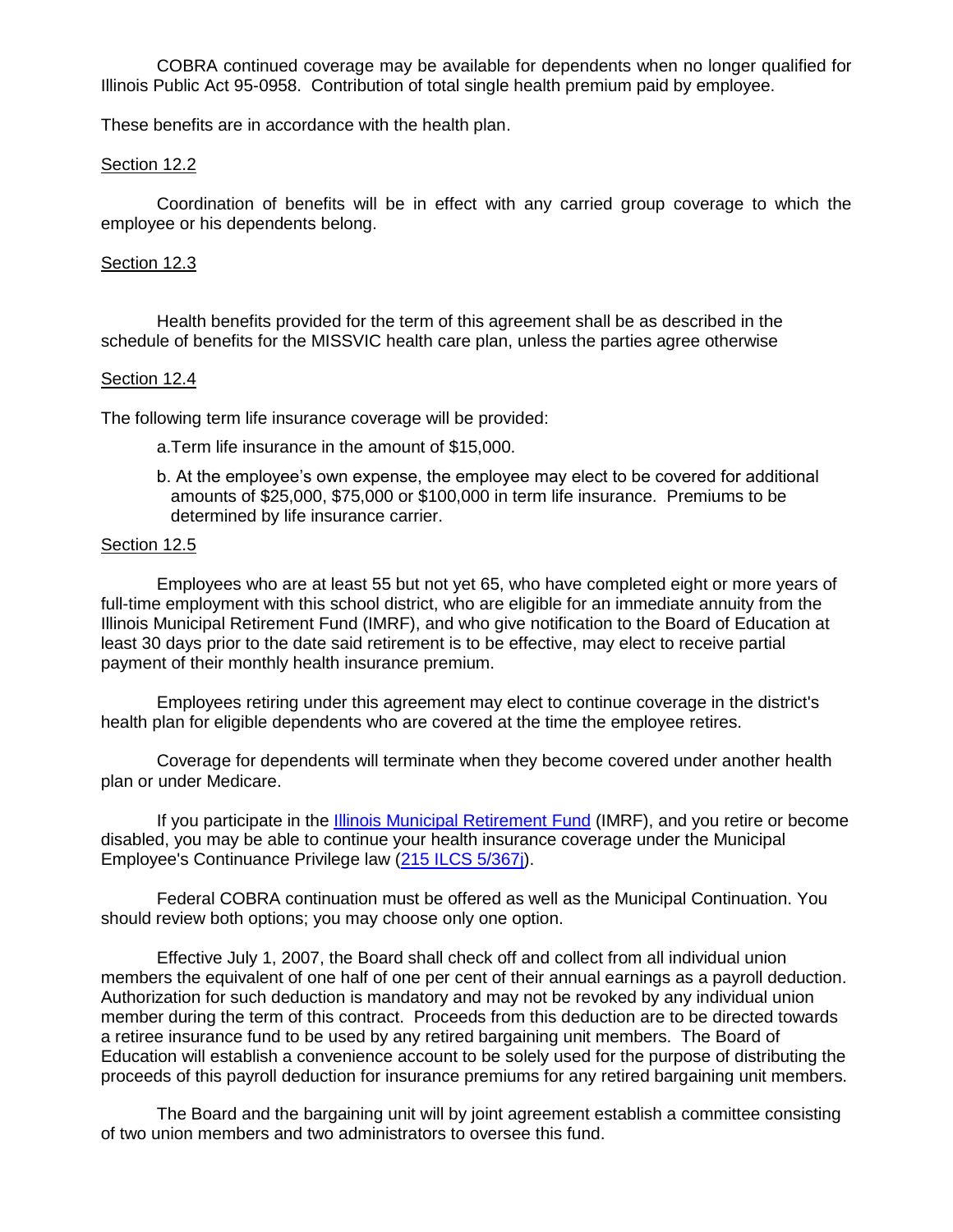In the event that annual premiums for retirees exceed revenues generated in this fund, the union shall indemnify and hold harmless the Board of Education, it's members, officers, agents and employees. Any and all additional cost will be borne by the retirees or the union.

The Board agrees to pay a maximum of \$150 toward the monthly premium of single coverage insurance for any retired bargaining unit member.

## Section 12.6

The Board will receive all dividends accruing under all insurance plans.

### Section 12.7

 Should the Board decide to seek proposals from carriers other than the present carrier, the Union will be consulted.

## Section 12.8

 The Board, first by either its presently existing special insurance committee or by a newly appointed special committee, will receive, study and act upon a written definitive proposal which may be submitted by the Union or any other employee bargaining representative for a life and medical insurance program which will cost less money than, but provide the same or better benefits for all presently and future insured employees and former employees in, the district's existing plan.

## Section 12.9

Immediately upon the ratification of this agreement by both the Union and the Board, the parties agree to establish an Insurance Committee. Said Committee shall be composed of two (2) representatives from the Union, one of which will be the Union President, and two (2) administrative representatives from the District, one of which will be the Superintendent, and one (1) Board member. Two representatives from each of the other unions in the District also may be part of the committee.

Each party may select one (1) representative of their choosing to attend meetings of the Insurance Committee as ex officio members.

The Insurance Committee responsibilities shall include, but not be limited to, the following:

- 1) Determining the bid specifications that go out to potential insurance providers of Granite City CUSD #9;
- 2) Reviewing all returned bids of insurance providers;
- 3) Recommending changes to the current insurance provider and/or coverage's (both expansion of coverage and/or streamlining of coverage);
- 4) Recommending insurance cost saving ideas;
- 5) Recommending selection of insurance coverage and insurance provider.

All Insurance Committee decisions regarding what recommendations to make to the parties respective constituencies shall be done by consensus of the committee.

Any Insurance Committee recommended changes to the insurance coverage and/or provider during the life of this agreement must be ratified/voted upon and approved by both the Union and the Board.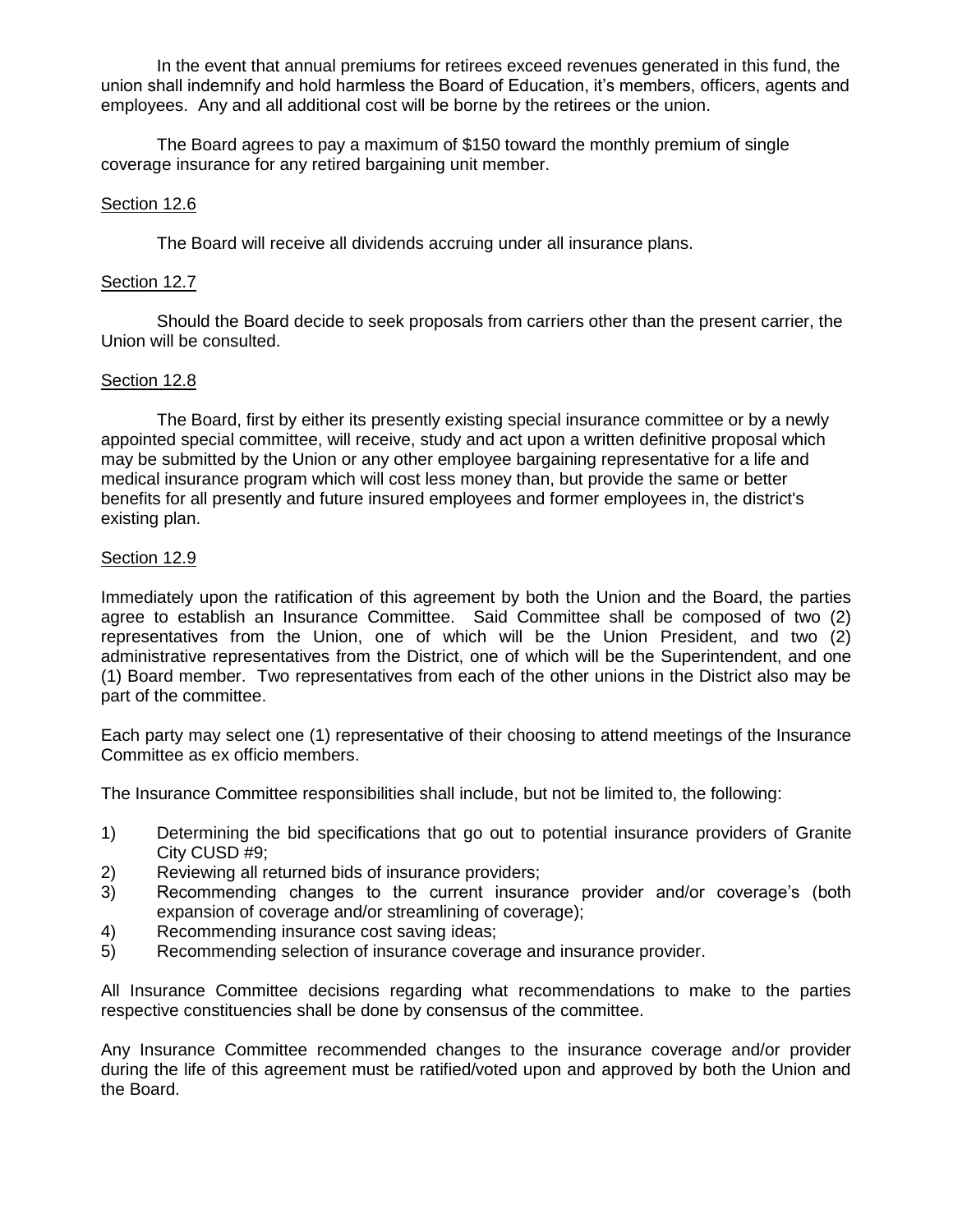# ARTICLE 13

# Rates of Pay

# Salary Schedule

2013-2014 Steps Frozen 2% added to each step

# **See Appendix**

# ARTICLE 14

# Pay Day

## Section 14.1

Pay day shall be every other Friday. Should it become necessary to deviate from the twoweek pay period, weekly pay be initiated. Any other changes shall require agreement of the parties hereto.

Teacher's Aides shall also have the option to be paid over 26 pay periods.

# ARTICLE 15

### Filling of Vacancies

# Section 15.1

 If a vacancy should occur or a new position is created, employees presently employed by the School District who are members of the bargaining unit shall be given the first opportunity to bid for the job that is open. Jobs shall be advertised on bid for a period of five days and the notification of the opening be returned in duplicate; one copy to the Personnel Office, and one copy to the Business Agent of Local 98 or his/her designee. Positions shall be filled in accordance with Article 4, Seniority, and in accordance with bid procedures contained herein without regard to subparagraphs (a) through (c) below. When a known vacancy occurs, bids will be posted no later than (5) five days prior to that vacancy. For all others, bids will be posted no later than (5) five days after a vacancy occurs. Once awarded a position, there shall be no changes of assignment for thirty (30) calendar days from date of job award.

- (a) The applicant has demonstrated ability to get along well with other people;
- (b) The applicant expresses willingness to work in the environment required of the job;
- (c) The applicant's physical condition is adequate to withstand the physical requirements of the job.
- If an existing program is relocated or a student who needs an aide moves from one school to another, the employees currently in such positions shall be allowed to relocate with the program or move with the student and no vacancy shall be deemed to have occurred.

### Section 15.2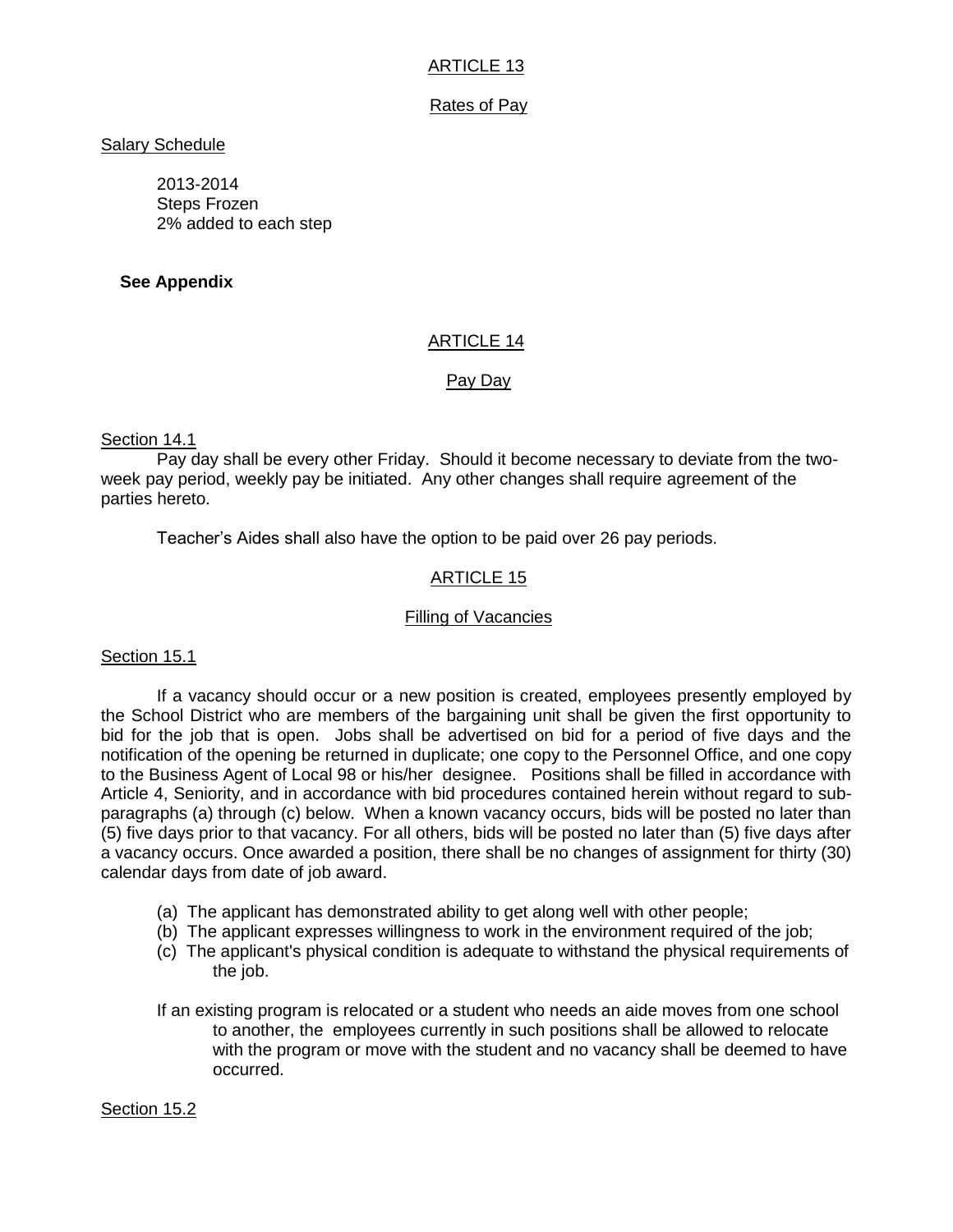Employees requesting bid application notices during vacation periods or other periods when the employee is not scheduled to work must notify the employer and list the address so the bid can be mailed. If no request is on file, the bid will not be mailed.

# Section 15.3

 Personnel selected to fill vacancies shall serve a probationary period of thirty days for the purpose of supervision and evaluation. This probationary period would include any service by the employee on a temporary basis in compliance with the provisions of Article 4. During this probationary period, the employee may, for demonstrated inability to perform on the job, be returned to the previous job without further recourse or loss in seniority, provided that such may not be done for the purpose of evading this Agreement or discriminating against Union members.

### Section 15.4

 When a vacancy occurs in an approved established permanent job, it shall be filled on a permanent basis within fifteen working days or at the next regular meeting of the Board of Education

## Section 15.5

When a temporary position exists for one and one half years, that position will be brought to the board of education for creation of a permanent position.

# ARTICLE 16

### Jury Duty

 In the event that an employee receives a notice for jury duty, and reports for such duty, he/she shall be paid by the Employer the difference between his/her normal wages and the amount received for jury duty. The employee shall submit to the Employer's Business Office written evidence of payment for jury duty as soon as practicable after receipt thereof.

# ARTICLE 17

### Sick Leave

### Section 17.1

 Each employee shall be granted 12 days of sick leave per year, which shall be allowed to accumulate to a maximum of 240 days. Each employee who accumulates 50 sick leave days shall receive a one-time additional grant of 25 sick leave days.

### Section 17.2

 Sick leave shall be interpreted according to the school laws of the State of Illinois contained in the Illinois Revised Statutes and in accordance with the terms of this Agreement.

# ARTICLE 18

# Emergency Leave

Section 18.1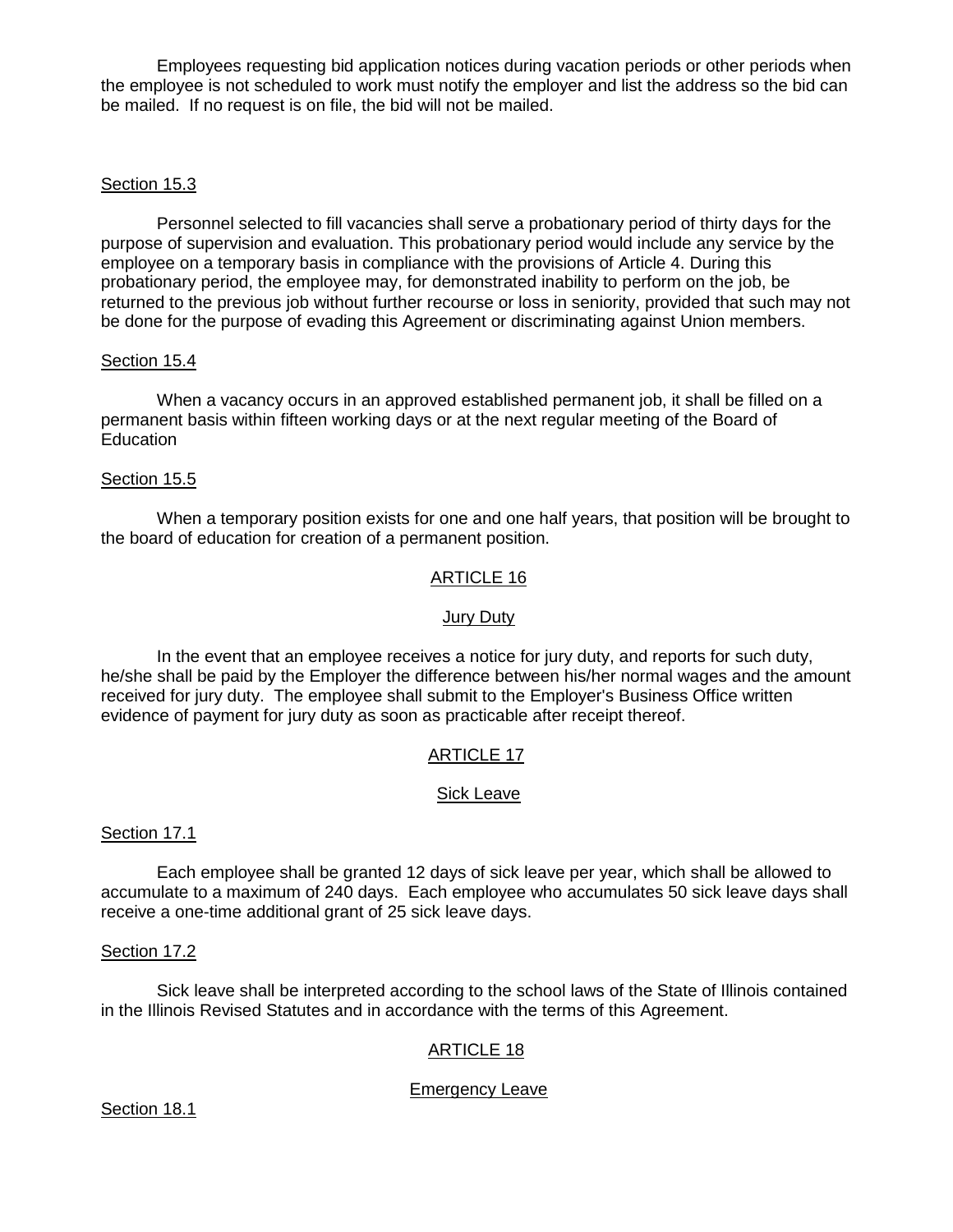In general, emergency leave may be defined as something over which a person has no control and the person's presence is required. This does not include illness in the immediate family.

### Section 18.2

 Emergency leave for death in the "immediate family". This is defined as deaths of parents, persons in lieu of parents, wife or husband, children, brothers and sisters, brother or sister-in-law, daughter or son-in-law, grandchildren, grandparents, or parents of spouse. Up to five (5) days are allowed for each death and are not counted against emergency leave.

### Section 18.3

 Emergency leave for urgent personal business. This includes court summons, attendance at funerals other than immediate family or other emergencies requiring the personal presence of the applicant. The total amount of emergency leave under this category in any one year is four (4) days.

 Emergency leaves under Article 18.3 should be recommended in advance by the building Principal with final approval in advance by the Superintendent or his designated official. Emergency leave requests must be prepared in duplicate and both copies forwarded to the Superintendent or his designated official.

#### Section 18.4

 Employees shall be entitled to two (2) additional days emergency leave per year for which no reason shall be given. The Principal must be notified by noon the preceding day before this leave can be invoked. (Form to be provided)

 This leave cannot be used for any form of withholding services by an employee or employees due to misunderstandings or impasses.

This leave definitely shall not be used for personal pleasure.

 In the event that this leave is not used, the unused day(s) will be added to the following year's sick leave.

### ARTICLE 19

### Leaves of Absence

#### Section 19.1

 Employees may request a leave of absence, under conditions prescribed by the Board of Education. Request for leaves of absence must be made to the Superintendent of Schools or his designee, at least 30 days prior to the effective date for Board action. Leaves of absence may be granted for the following reasons:

- 1. Personal illness
- 2. Illness in the immediate family (spouse or child)
- 3. Temporary disability

### Section 19.2

(a) There shall be no pay allowance for the leave of absence.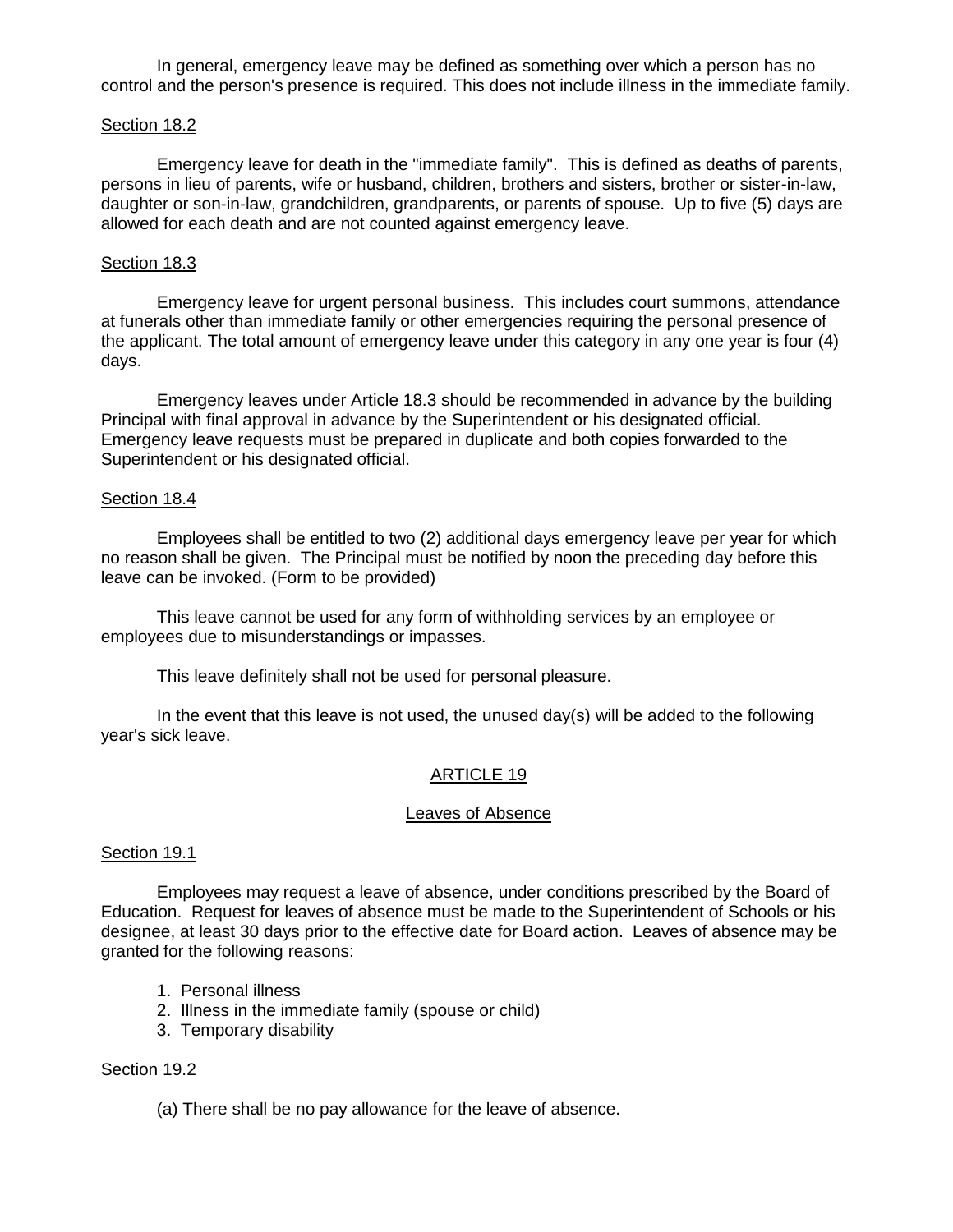- (b) The duration of leave may not exceed one year, unless approved by the Board of **Education**
- (c) An employee taking leave of absence will continue to accumulate seniority for all purposes, except rates of pay increments, for a period not to exceed two years.
- (d) An employee on a leave of absence must complete 75% of his/her scheduled work year to qualify for a pay increment.
- (e) It is expressly agreed and understood that any employee on an approved leave of absence is and remains an employee, even though he/she may be in non-pay status.

### ARTICLE 20

### Unused Earned Absences

#### Section 20.1

Employees who have been employed by the Board for at least two (2) years but less than eight (8) years and die during service to the district shall receive compensation for unused, earned absences in an amount calculated in accordance with this Article.

#### Section 20.2

Employees who are eligible to receive payment under this Article shall receive such payment in one lump sum one week after the conclusion of the first calendar month following the month in which the employee died, such that the payment will not constitute IMRF earnings. Payments shall be calculated at the per diem rate at the time of the employee's death. The per diem rate is calculated based on the employee's average daily rate. No one shall receive more than \$10,000 as total compensation for unused earned absences.

#### Section 20.3

Any and all monies due under the provisions of this Article shall be paid to the estate of the deceased or as otherwise required by law.

#### Section 20.4

Employees who receive the retirement incentive pursuant to Article 21 are not eligible to receive a buyout of unused earned absences under this Article.

### Article 21

### Retirement Incentive

### Section 21.1

Any employee who has been employed by District #9 for ten (10) or more years and who will qualify to retire and receive an annuity under the provisions of the IMRF will be eligible for a retirement incentive payment in accordance with this Article.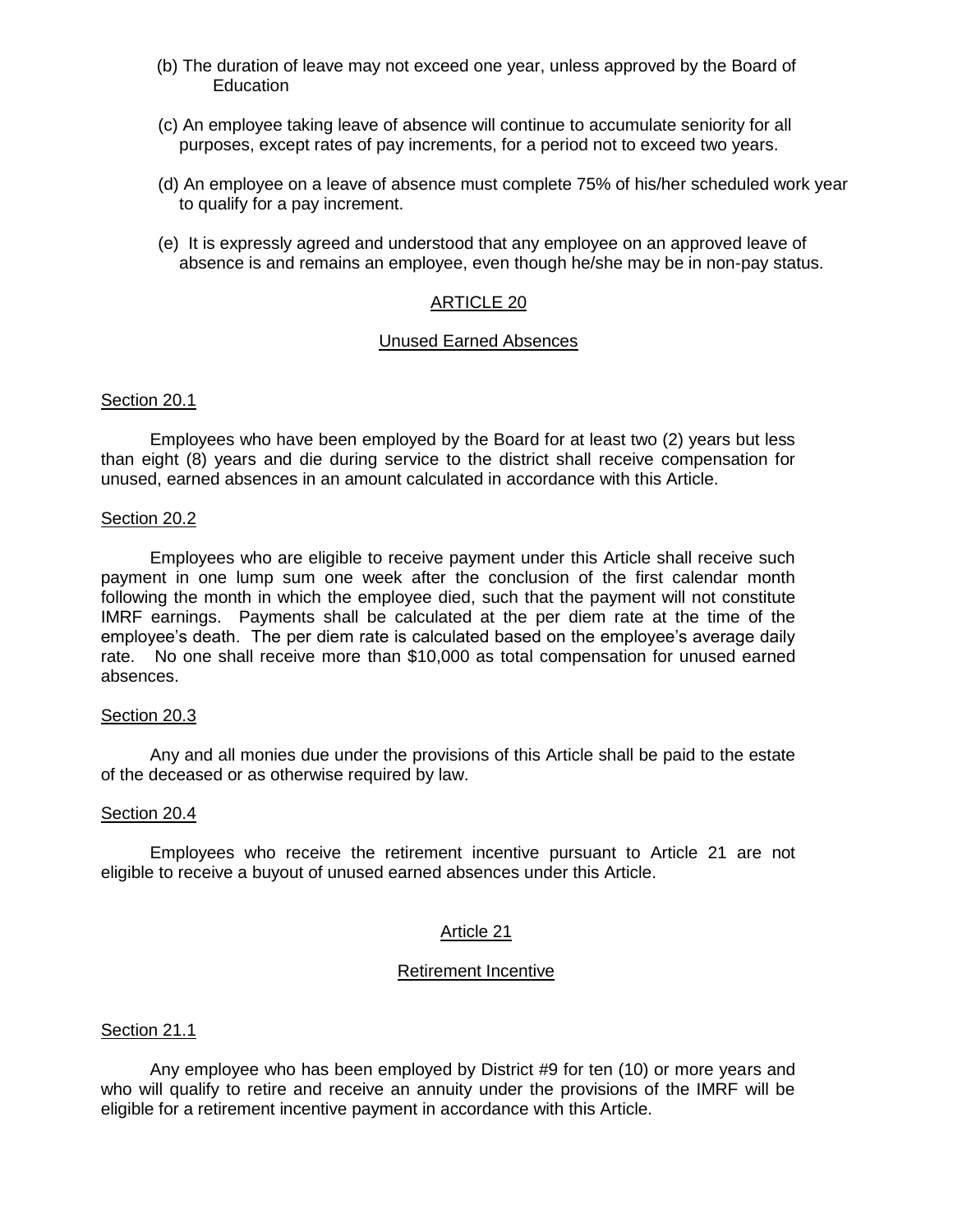In order to be eligible to receive the retirement incentive payment specified by this Article, employees must submit a written, irrevocable notice of intent to resign from the District up to five (5) years immediately prior to resignation.

### Section 21.2

An eligible employee shall receive a retirement incentive payment equal to \$1,000 for each year of service in the District, up to a maximum of \$15,000 payable in equal installments with regular payroll over the employee's final years of employment (up to five (5) years) provided that such payment will not cause the employee's IMRF earnings for any twelve-month period to exceed six percent (6%) over the prior twelve-month period IMRF earnings (inclusive of all other compensation, including but not limited to any attendance bonus, longevity, stipends, and extra duties). Any portion of the retirement incentive payment in excess of 6% will be paid following the employee's resignation from the District in one lump sum one week after the conclusion of the first calendar month following the month in which the employee's employment with the District terminated.

Example: Employee has worked for District for 11 years at the end of the 2012/2013 school year. On June 1, 2013, he gives notice to retire effective June 30, 2017. Beginning with the paycheck received July 1, 2013, his pay is increased for the 2013/2014 school year by an amount equal to \$11,000/4 years of paychecks capped at 6% creditable earnings increase over the prior 12 months creditable earnings. If he remains employed, starting with the 2014/2015 school year, the retirement incentive payment will be recalculated to include the additional \$1,000 for the completion of each subsequent school year and paid out over paychecks to the extent it will not cause the creditable earnings for any 12 months to exceed the immediately prior 12 month creditable earnings by more than 6%. Any incentive payment not paid out over the paychecks by the time of retirement June 30, 2017, will be paid in one lump sum after the first in August, 2017.

# ARTICLE 22

### Grievance Procedure

### Section 22.1

 The Union and the Employer agree that there shall be no tie-up or interruption of work, or work stoppages within the compliance of this contract without first using all possible means of settlement, as provided for in this Agreement, of any controversy (as defined below) that may arise. The Union and the Employer further agree that:

- (a) Every effort will be made to solve all controversies at the lowest possible level and as expeditiously as is feasible;
- (b) There shall be no discrimination against any employee for having filed a grievance;
- (c) There shall be no solicitation of grievances from employees;
- (d) The failure to file a grievance as provided will relieve the Employer of all financial obligations and shall not be binding on such Employer.
- (e) An employee and the shop steward may present a complaint or grievance in the event of a controversy between that employee and the School District in accordance with the procedures specified in 2 below, provided the first step (2a below) is initiated within thirty working days of the incident resulting in the controversy.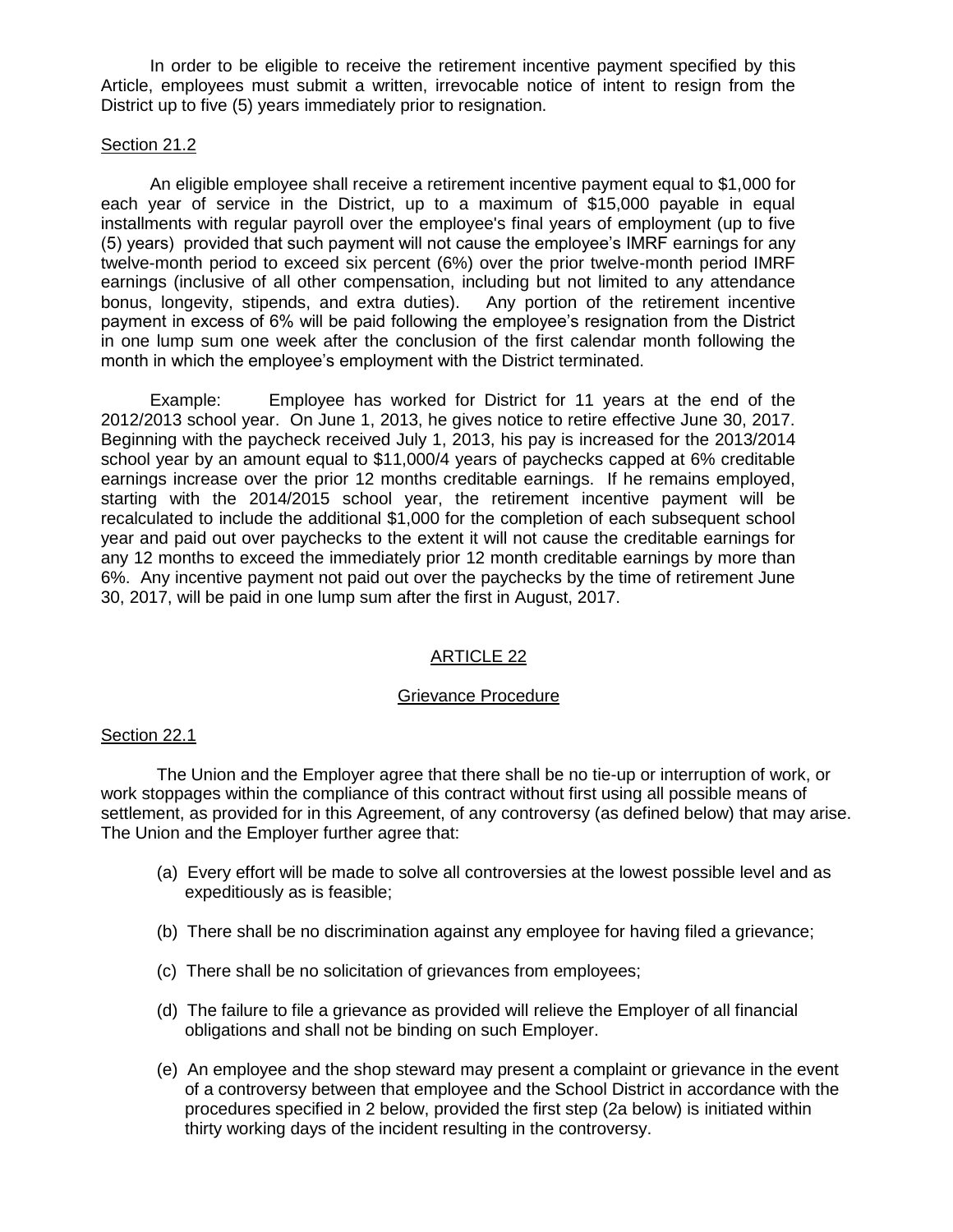(f) The Union Business Agent may present a complaint or grievance in the event of a controversy between two or more Union members and the School District in accordance with the procedures specified in 2 below, provided the first step (2a below) is initiated within thirty working days of the incident resulting in the controversy.

# Section 22.2

 Should differences arise between the Employer and the employees as to the meaning and application of the provisions of this Agreement or others related to employee working conditions not covered by this Agreement, an earnest effort will be made to settle same in the following manner:

- (a) First Step. The employee and the shop steward (1e above) or the Business Agent (1f above) shall discuss the controversy with the supervisor or administrator responsible for the incident resulting in the controversy. The responsible supervisor or administrator shall investigate the incident fully and provide the person(s) with whom this issue was discussed a response within five working days of the time the matter was brought to his attention. In the event the matter remains unsettled at this point, the Union may proceed to the second step as provided below.
- (b) Second Step. The Union shall reduce the grievance to writing to include the signature of the aggrieved employee or the Union representative and present the grievance to the next higher level of administration for consideration. Unless otherwise mutually agreed to, the responsible administrator shall, within two working days arrange for a meeting with the Union representative for the purpose of gaining mutual understanding of the grievance. This administrator shall, within five working days investigate the grievance and provide the Union representative a written response to the grievance. In the event the matter remains unsettled at this point, the Union may proceed to the third step as provided below.
- (c) Third Step. If the dispute is not disposed of, then within the next fifteen (15) school days, the President of the Union (or his designee) and the Superintendent of Schools (or his designee) shall meet and attempt to resolve or dispose of the dispute. The Superintendent shall answer in writing within fifteen (15) school days of the meeting unless the time is extended by mutual agreement. If this fails to satisfy settlement in writing, the matter may be advanced to 21.3 arbitration within five (5) working days following the next regularly scheduled Union meeting. (Meetings are scheduled on the second Saturday of each month)
- (d) Fourth step Unresolved third step disputes shall be represented at a hearing before the board prior to arbitration for cases of termination only. If this fails to satisfy settlement in writing, the matter may be advanced to 21.3 arbitration within five (5) working days following the next regularly scheduled Union meeting. (Meetings are scheduled on the second Saturday of each month)

# Section 22.3

In the event the grievance cannot be settled using the procedures specified in 21.2 above, either party may request the matter be submitted to arbitration using the following procedures:

(a) Within ten (10) days after the receipt of a request that the matter be submitted to arbitration, the Union and the School District shall select an arbitrator. In the event the Union and the School District cannot agree on the arbitrator to be selected, a joint request signed by both the Union Business Agent and the Superintendent of Schools (or his designee) shall be submitted to the American Arbitration Association, or any state agency that provides arbitration services and is mutually agreed upon by both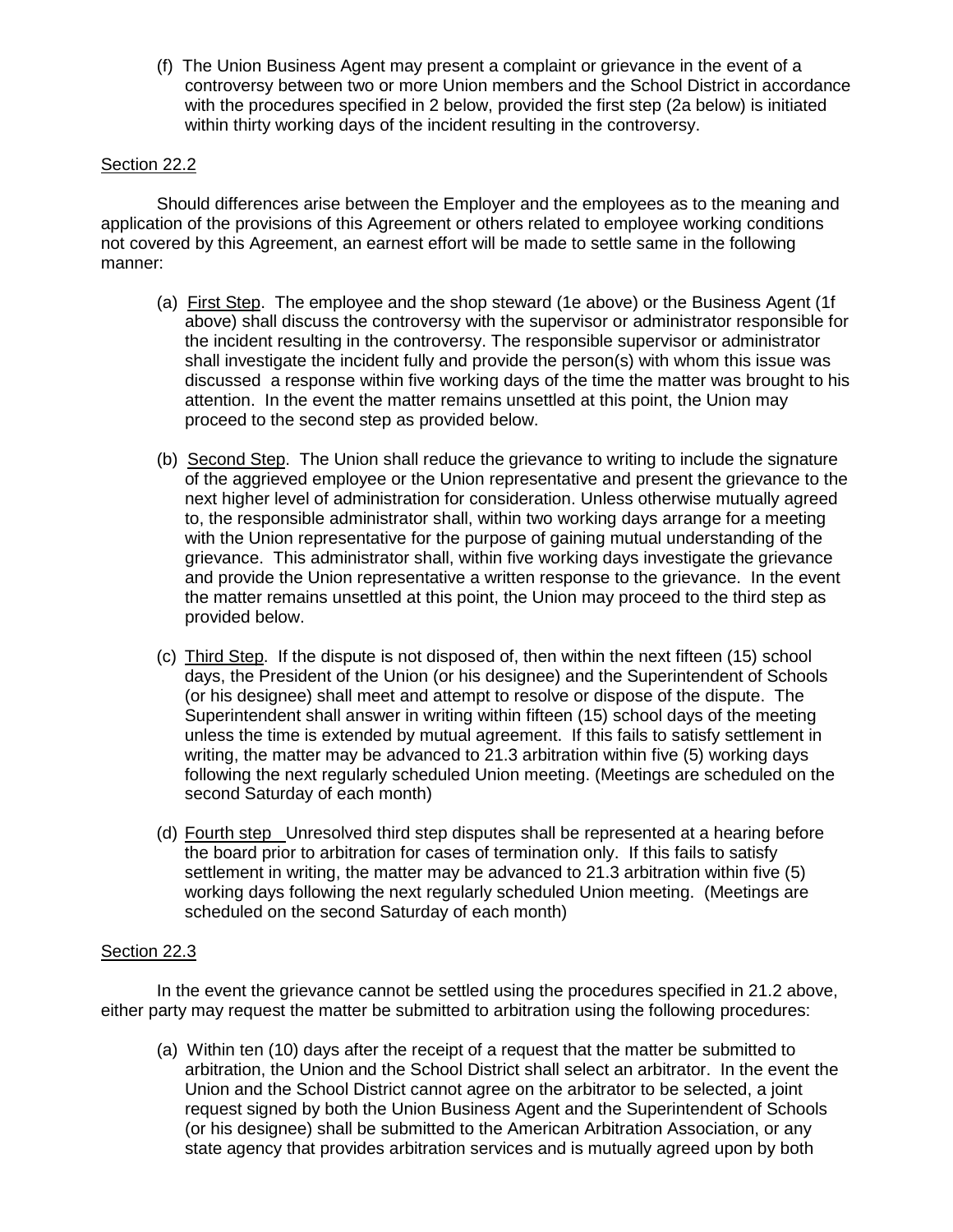parties, requesting a panel of not more than five or less than three qualified arbitrators be furnished from which the Union and the School District shall select the arbitrator.

(b) The arbitrator shall begin his investigation as early as possible and by a date mutually agreeable to all parties. The decision of the arbitrator shall be final and binding on both parties unless contrary to the laws of the State of Illinois. The arbitrator shall not have the power to add to, subtract from, or modify any of the terms of this Agreement. The Union and the School District shall equally bear the expense and salary of the arbitrator.

## ARTICLE 23

#### Compliance With Law

 Any provision of this Agreement which may be declared illegal shall be of no force or effort, but all other provisions shall remain in full force and effect.

#### ARTICLE 24

#### Social Security

 The present practice of covering employees under the Social Security System and I.M.R.F. shall not be altered during the term of this Agreement.

## ARTICLE 25

#### Restrictions of Fringe Benefits

#### Section 25.1

 Notwithstanding any other provisions of this Agreement, no part-time Teacher Aide or Interpreter, as defined in Section 2.2(b), employed by the Employer on or after July 2, 1982, shall be entitled to any of the fringe benefits provided for in this Agreement or in any rule, regulation or policy of the Employer with the only exception being the allowance of sick leave days not to exceed 10 days per year, of which they can accumulate, as defined in the Illinois School Code.

#### Section 25.2

 "Fringe benefits" means any benefit accorded or payable to an employee other than his or her actual wages, at regular or overtime rates, for hours actually worked.

### ARTICLE 26

#### No Strike - No Lock-Out

 During the term of this Agreement, and any extensions or renewals hereof, there shall not be any lock-out, strike, cessation of work, slow-down, picketing, or any other action by either party or by the members of the Union which may adversely affect the other, it being the intent and purpose of the parties hereto that this Agreement will promote and improve relations among the Board, such of its employees who are covered hereby and the Union and result in benefits to all of them. Informational picketing which does not interfere with the operations of the Board is not prohibited hereunder.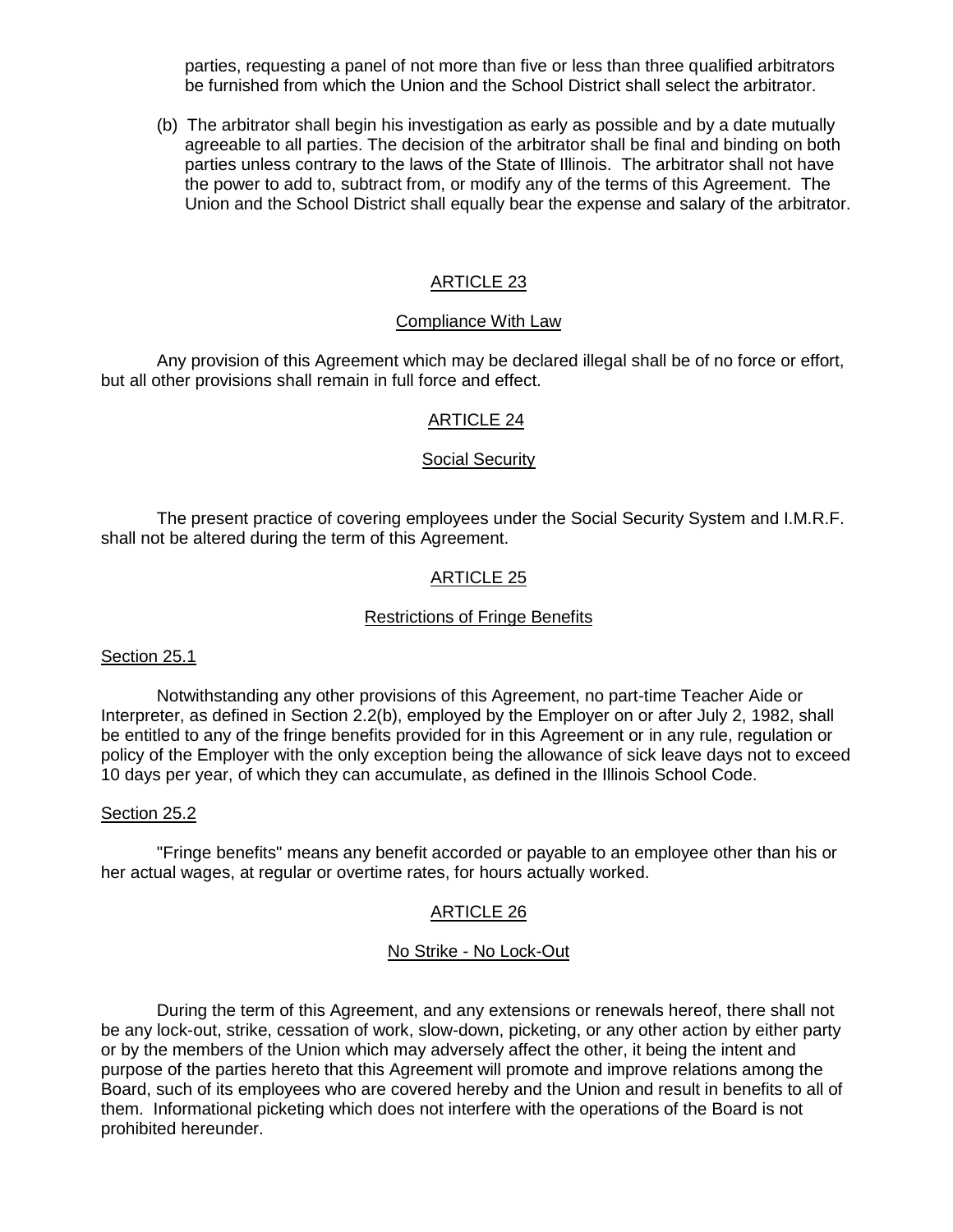# ARTICLE 27

#### Professional Improvement

### Section 27.1

Interpreters shall be entitled to attend one conference per year to attain the Continuing Education Units required by the state for the purpose of certification. The choice of the conference attended by the interpreters shall be subject to the approval of the Board of Education.

#### Section 27.2

Personnel receiving a grade of "B" or equivalent in an educational degree program or a "B" or equivalent in a course related to their current job description and duties, shall be reimbursed 75% of their tuition and regular fees.

All courses must have pre-approval of the Superintendent. In no instance shall this reimbursement exceed 75% of tuition and fees charged by S.I.U.E. for the same number of semester or equivalent quarter hours.

No payment will be made for any courses taken for which the individual is receiving financial aid, such as scholarships or federal grants.

Requests for compensation of a completed course shall be made within twelve weeks after the closing date of a quarter or semester.

### ARTICLE 28

#### Term of Agreement

### Section 28.1

 This Agreement, except as otherwise specifically set forth in this Agreement , is effective as of July 1, 2013, and shall be in full force and effect until June 30, 2014, and shall continue in full force and effect from year to year thereafter, unless written notice of desire to cancel or terminate the agreement is served by either party upon the other on or before February 1st of the year of expiration.

#### Section 28.2

 It is further provided that if no such cancellation or termination notice is served, and the parties desire to continue said agreement but also desire to negotiate changes or revisions in this Agreement, either party may serve upon the other a notice, prior to February 1st of any subsequent contract year, advising that such party desires to continue this Agreement but also desires to revise or change the terms or conditions of such agreement. Any said notice shall be by registered mail.

#### Section 28.3

In the process of bargaining in good faith for a new contract, or a contract containing desired modification, the parties recognize that it may be necessary to continue their negotiations after the date upon which this Agreement by its terms terminates. Therefore, in order to provide for their duties and obligations for the period of time between the termination date of this contract and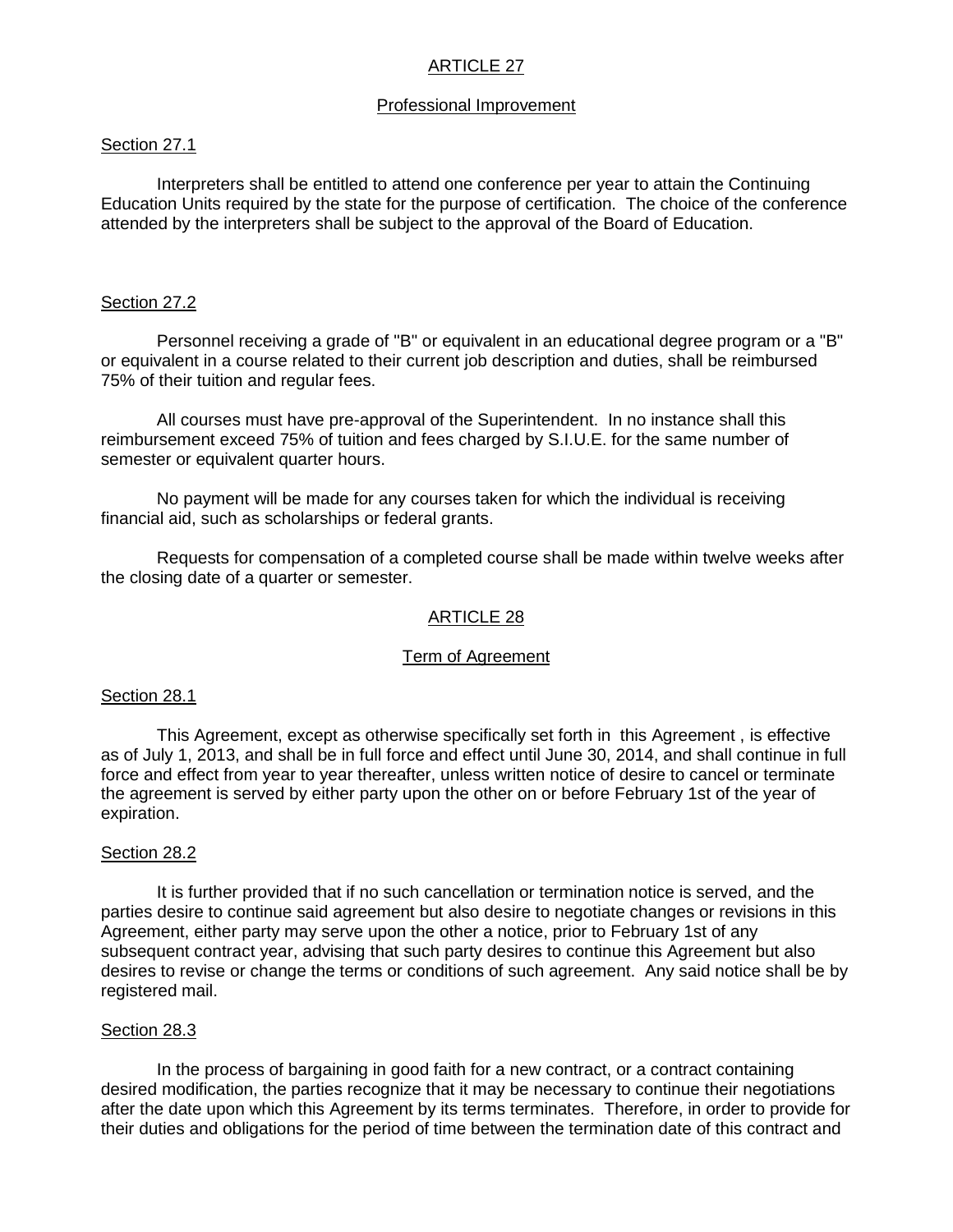- 2. This Agreement, except as otherwise specifically set forth in this Contract is effective as of July 1, 2012, and shall be in full force and effect until June 30, 2013 and shall continue in full force and effect from year to year thereafter, unless written notice of desire to cancel or terminate the agreement is served by either party upon the other on or before February 1st of the year of expiration.
- 3. Should the parties reach an agreement upon the terms and provisions of a new contract, or a contract containing the desired modifications, at a time subsequent to the termination date of this contract, then, in such event, all of the terms and provisions of the new contract, or in the contract containing the desired modifications shall be made retroactive to the termination date of this contract.

 $h_{\mu\nu}$ ,  $\downarrow$   $\downarrow$ provide pour groupe den  $\bigcup$   $\bigcap_{i=1}^n a_i \in \mathbb{R}^n$  $S(\mu)$  Secretary Secretary Secretary Secretary Secretary Secretary Secretary Secretary Secretary Secretary Secretary Secretary Secretary Secretary Secretary Secretary Secretary Secretary Secretary Secretary Secretary Secr ecretary  $\cup$   $\cup$   $\cup$   $\cup$   $\cup$   $\cup$   $\cup$  $\sqrt{n}$ 

BOARD OF EDUCATION SERVICE EMPLOYEES INTERNATIONAL UNION, LOCAL 98 (AIDES & INTERPRETERS)

Secretarv

**Business Agent**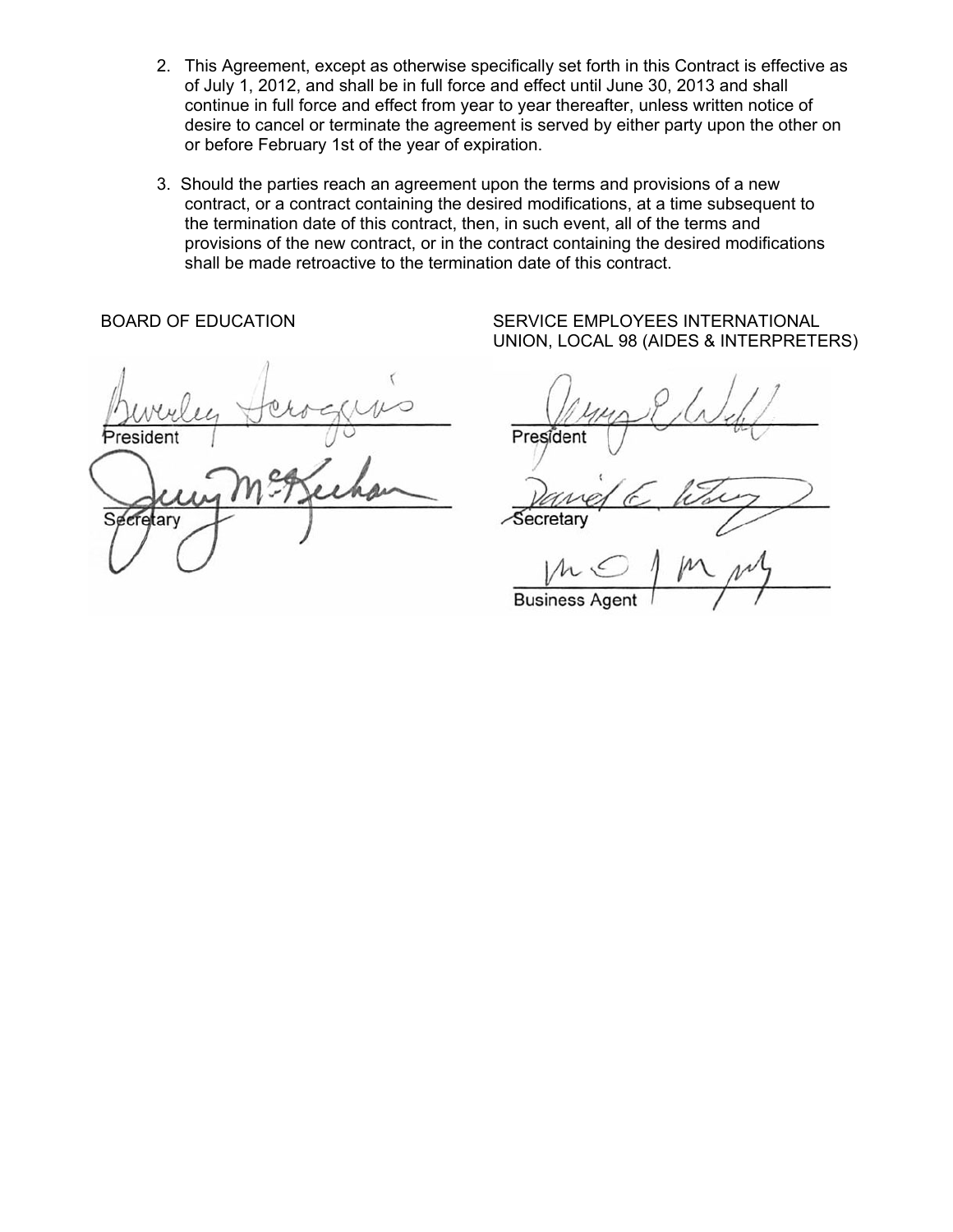Granite City C.U.S.D. #9 and Local 98 of the Service Employees International Union wish to enter into an agreement on Section 12.5 of the contract.

Section 12.5 states, "Employees who are at least 55 but not yet 65, who have completed eight or more years of full-time employment with this school district, who are eligible for an immediate annuity from the Illinois Municipal Retirement Fund (IMRF), and who give notification to the Board of Education at least 30 days prior to the date said retirement is to be effective, may elect to receive partial payment of their monthly health insurance premium.

The Board agrees to pay a maximum of \$150 toward the monthly premium of single coverage insurance for any retired bargaining unit member."

If an employee meeting the qualifications for this benefit retires and does not need the \$150 to put towards the monthly premium of single coverage insurance (Ex. They get on their spouse's insurance plan who is an employee of the district), the district is not obligated to pay them the maximum of \$150. If at a later date, the employee obtains single coverage, the district will pay a maximum of \$150 toward the monthly premium of single coverage insurance.

The parties agree that this action constitutes no "past practice" regarding contract interpretation and/or implementation.

| For the Union<br>un | Mr. Jerry Webb, President          |
|---------------------|------------------------------------|
| Date                |                                    |
| For the Board       | , Harry Briggs PhD, Superintendent |
| Date                |                                    |